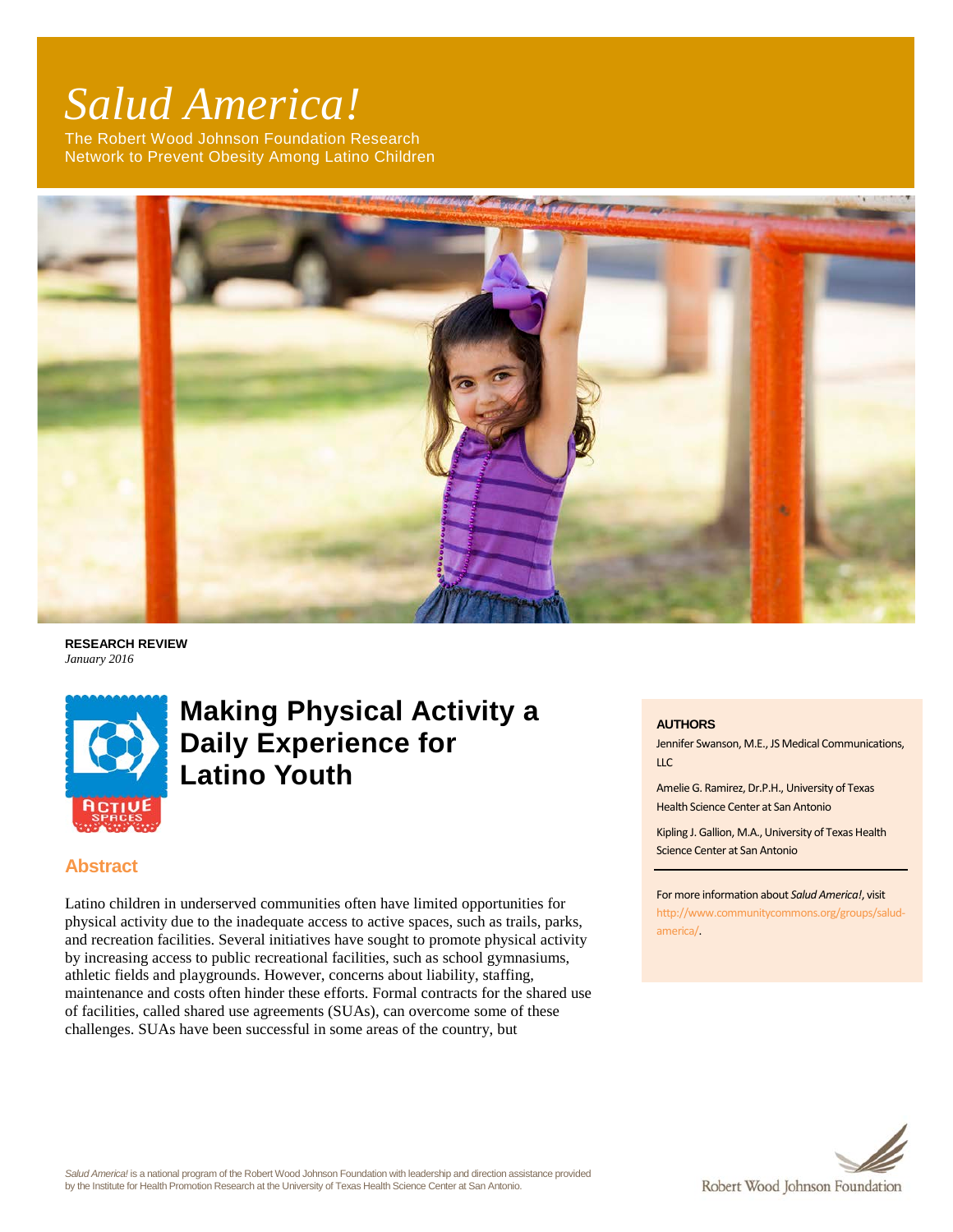understanding the barriers and solutions to creating SUAs is necessary for developing and implementing these agreements on a wider scale.

Proximity to recreation sites and other characteristics of the local built environment also influence youths' physical activity levels in underserved communities, as children are less likely to use recreation sites that they perceive to be inaccessible or unsafe. For this reason, improving neighborhood infrastructure, by repairing sidewalks or installing separated bike paths, is another important strategy for promoting physical activity among Latino children because such improvements could help increase accessibility and promote active transport to schools, parks and other recreation sites.

This research review summarizes the current literature on the implementation of SUAs, improvements to the built environment, and marketing campaigns to increase physical activity among Latino children in underserved communities.

#### **Introduction**

Nearly 40 percent of U.S. Latino youths ages 2-19 are overweight or obese compared with 28.5 percent of non-Latino white youths.<sup>1</sup> Physical activity is important for good health, physical and cognitive growth and development, and maintaining a healthy weight.<sup>2</sup>

However, Latino children in underserved communities often have limited opportunities for physical activity.<sup>3,4</sup> In a national survey conducted by the U.S. Census Bureau, fewer Latino (70%) than white (82.5%) respondents described their neighborhoods as having safe places for children to play.<sup>5</sup> A study conducted in Southern California found that children of racial/ethnic minorities living in poverty have less access to parks and physical activity sites than children living in more advantaged neighborhoods.<sup>4</sup> Addressing these disparities by providing sufficient access to parks and recreation facilities may help Latino children become more physically active, maintain a healthy weight, and have better overall health through childhood and into adulthood. $6-10$ 

Because low-income neighborhoods generally have few parks and recreation sites, school facilities can provide safe areas for children to play outside of regular school hours. Several objectives, such as those developed by Healthy People 2020 and the American Heart Association are aimed at increasing access to school facilities and other public properties, and research suggests that more progress is needed toward these goals.<sup>11–13</sup> Shared use agreements (SUAs) are formal contracts between entities, usually a school and a city, county, sports league, or other activity provider, that outline the terms and conditions for the shared use of public property or facilities.<sup>14,15</sup>

Improvements to the built environment—man-made features in the community, such as sidewalks, streets, buildings, parks, and playgrounds—that increase active transport in the community (e.g., repairing sidewalks and installing street lights and

*Fewer Latinos (70%) than whites (82.5%) described having neighborhoods with safe places for kids to play.*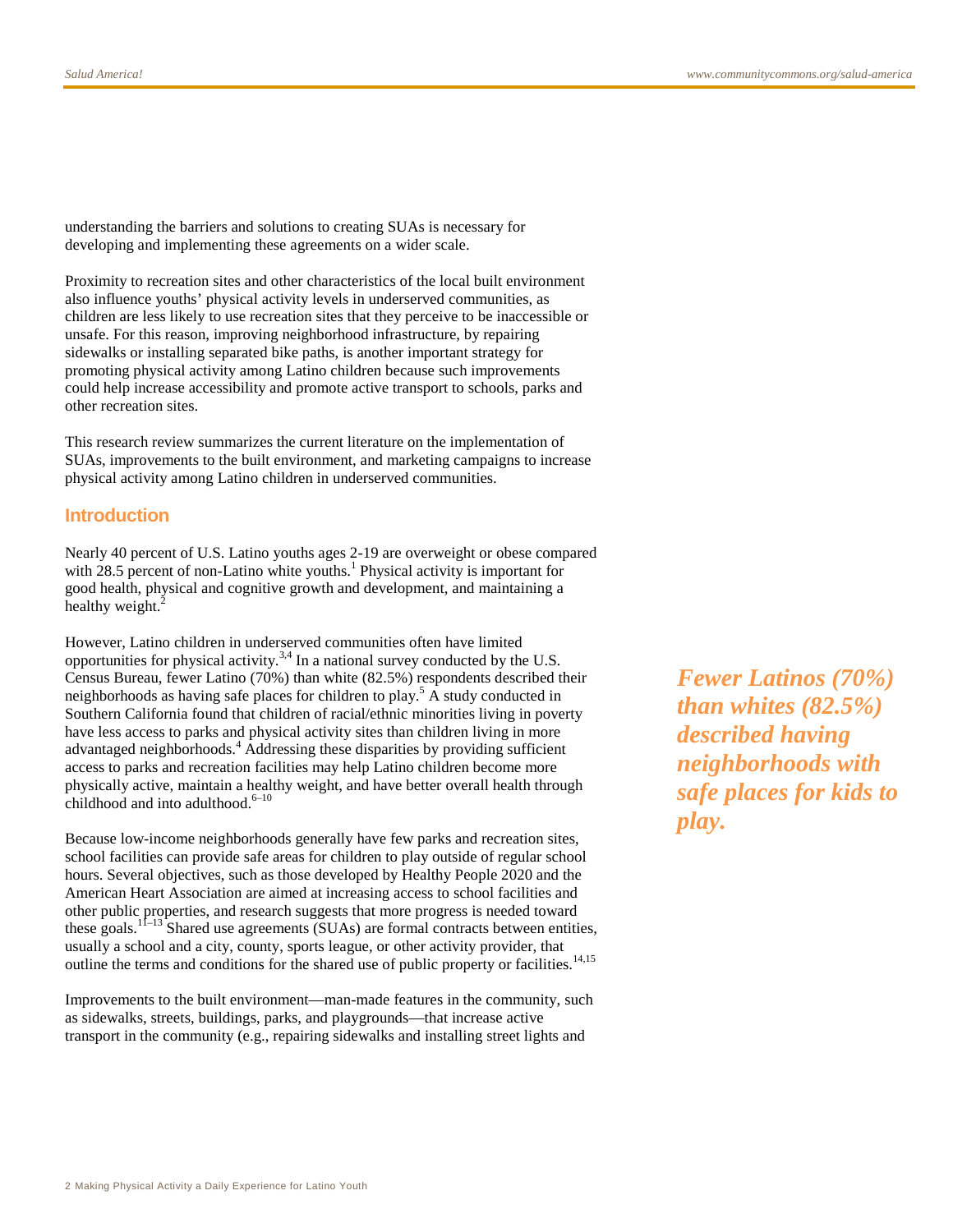protected bicycle paths and facilities) may encourage Latino families and children to use schools, parks and other recreation sites for physical activity.<sup>16</sup>

This research review summarizes the current literature on the implementation of SUAs, improvements to the built environment, and marketing campaigns to increase physical activity among Latino children in underserved communities.

#### **Methodology**

For this comprehensive research review, electronic searches of PubMed, Google Scholar and government and organization websites were performed to identify literature that was relevant to the implementation of SUAs and improvements to the built environment to increase physical activity among Latino children, defined as individuals younger than 18 years of age.<sup>17</sup> Combinations of the following keywords and Medical Subject Headings (MeSH) terms were used: "Latino," "built environment," "physical activity spaces," "physical activity environment," "playground," "park," "parks and recreation," "walking path," "bike path," "bike lane," "recreational facility," "street-scale improvement," "shared use agreement," "joint use agreement," "funding," "maintenance," "safety," "security," "Hispanic Americans"[Mesh], "Mexican Americans"[Mesh], "Child"[Mesh], "Adolescent"[Mesh], "Motor Activity"[Mesh], "Play and Playthings"[Mesh], "Recreation"[Mesh], "Safety"[Mesh], "Schools"[Mesh], "Transportation"[Mesh], "Community-Based Participatory Research"[Mesh], "Community Networks"[Mesh], "Community Health Planning"[Mesh], "Policy"[Mesh], "Public Policy"[Mesh], "Policy Making"[Mesh], "Health Policy"[Mesh], "Social Marketing"[Mesh].

Included in this review were studies, policy statements and legislation published between January 2000 and February 2015 that address childhood obesity, physical activity, schools, parks, recreation facilities, SUAs, and the built environment in underserved and Latino communities. Exclusion criteria included articles written in non-English language, studies conducted outside the United States, narrative reviews and editorials. Some case studies and organizational reports were included as related examples of published articles. Titles and abstracts were reviewed for relevance and inclusion/exclusion criteria. Full text was obtained for relevant articles meeting the inclusion criteria. Additional literature was found through hand searches of the bibliographies of articles captured through the initial electronic searches. All findings were reported, including those that were contradictory.

The literature identified for this review is comprised primarily of survey-based research (interviews and questionnaires) and reports that were not in the scientific literature. Although some of the surveys had low response rates, available data provide useful considerations and strategies for increasing community access to physical activity facilities. The literature on SUAs in Latino communities was comprised primarily of case studies that did not formally analyze the effectiveness of SUAs on increasing physical activity levels among Latino children. However, SUAs are highly relevant to Latino communities, and information on the challenges and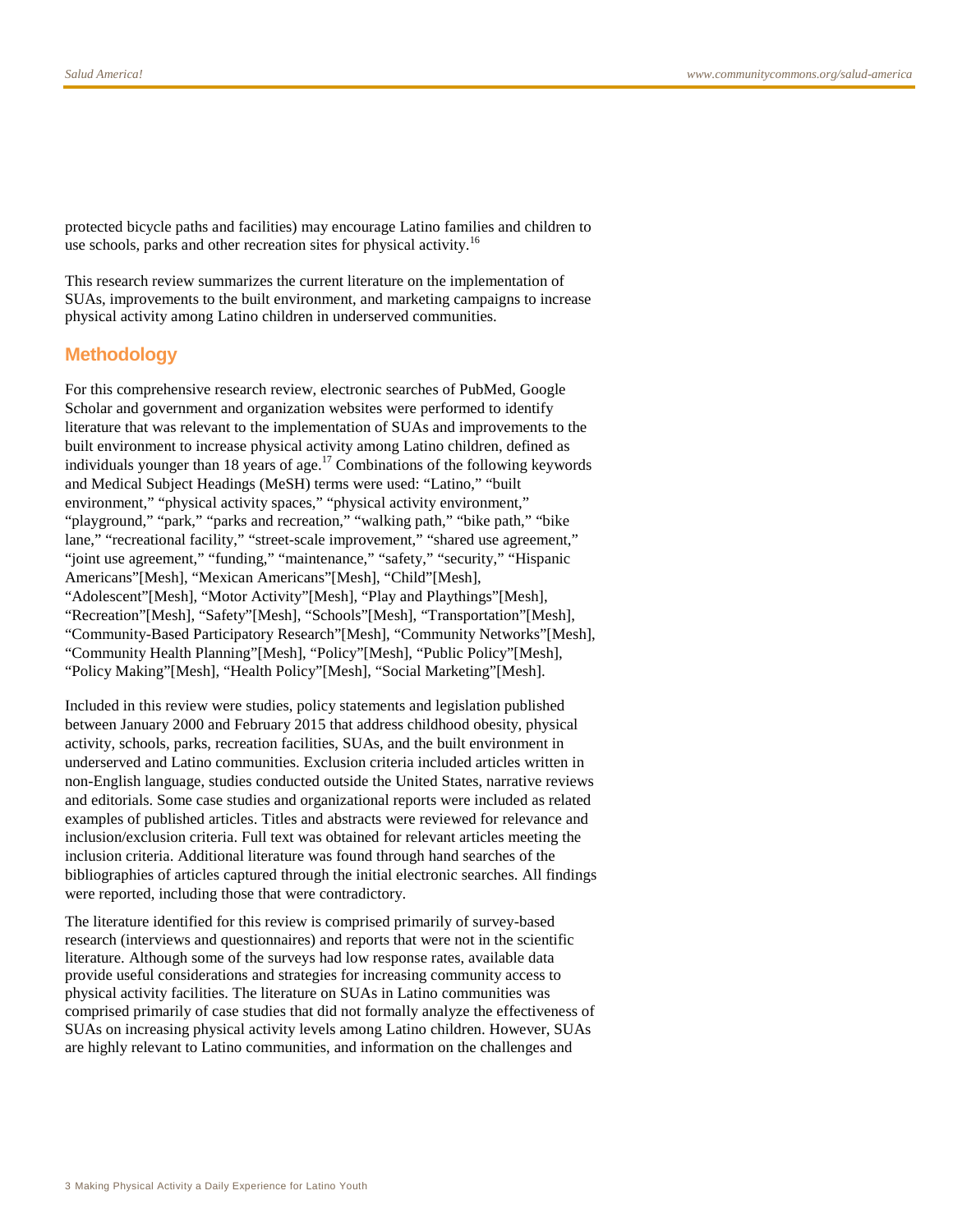solutions to creating the SUAs may be helpful for communities that are interesting in establishing a SUA.

# **Key Research Results**

- Latino children living in underserved communities in the United States have limited access to physical activity sites. Increasing access to physical activity sites may increase physical activity among Latino children in these communities.
- Shared use agreements (SUAs) can increase opportunities for physical activity in communities. Although national data suggest that limited progress has been made to share school recreational facilities with community members, some Latino communities have implemented SUAs and succeeded in providing residents with more access to recreational facilities.
- Liability concerns are among the top stated barriers to sharing school physical activity facilities with community members. SUAs, improved statutory liability protections, and increased awareness about the protections afforded to schools may encourage schools to open their facilities to the community during nonschool hours.
- Funding and staffing also are among the top barriers to providing access to school physical activity resources for Latino children.
- Increased support and feedback from all stakeholders may increase the use of SUAs in Latino communities.
- Characteristics of the built environment in neighborhoods, such as the presence and design of separate walking/bicycling paths, parks and recreation facilities and the maintenance and safety of the facilities, may affect how frequently children and families engage in recreation and physical activity. Addressing the environmental factors that hinder active travel and use of physical activity sites may increase physical activity among Latino children.
- Multi-dimensional tools can assess the needs of Latino communities regarding physical activity/recreation facilities and inform efforts to increase the use of facilities among Latino children in underserved communities.
- Social marketing and the use of technology can help to improve physical activity levels among Latino youth.

# **Studies Supporting Key Research Results**

**Latino children living in underserved communities in the United States have limited access to physical activity sites. Increasing access to physical activity sites may increase physical activity among Latino children in these communities.**

Children in underserved communities often have insufficient access to physical activity sites, such as trails, recreational facilities, and parks.<sup>18–23</sup>A study investigating the availability of recreational resources in neighborhoods of three diverse areas of the United States—Baltimore city and county, Maryland; Forsyth County, North Carolina; and Manhattan and the Bronx, New York—found that Latino neighborhoods were less likely to have recreational facilities than white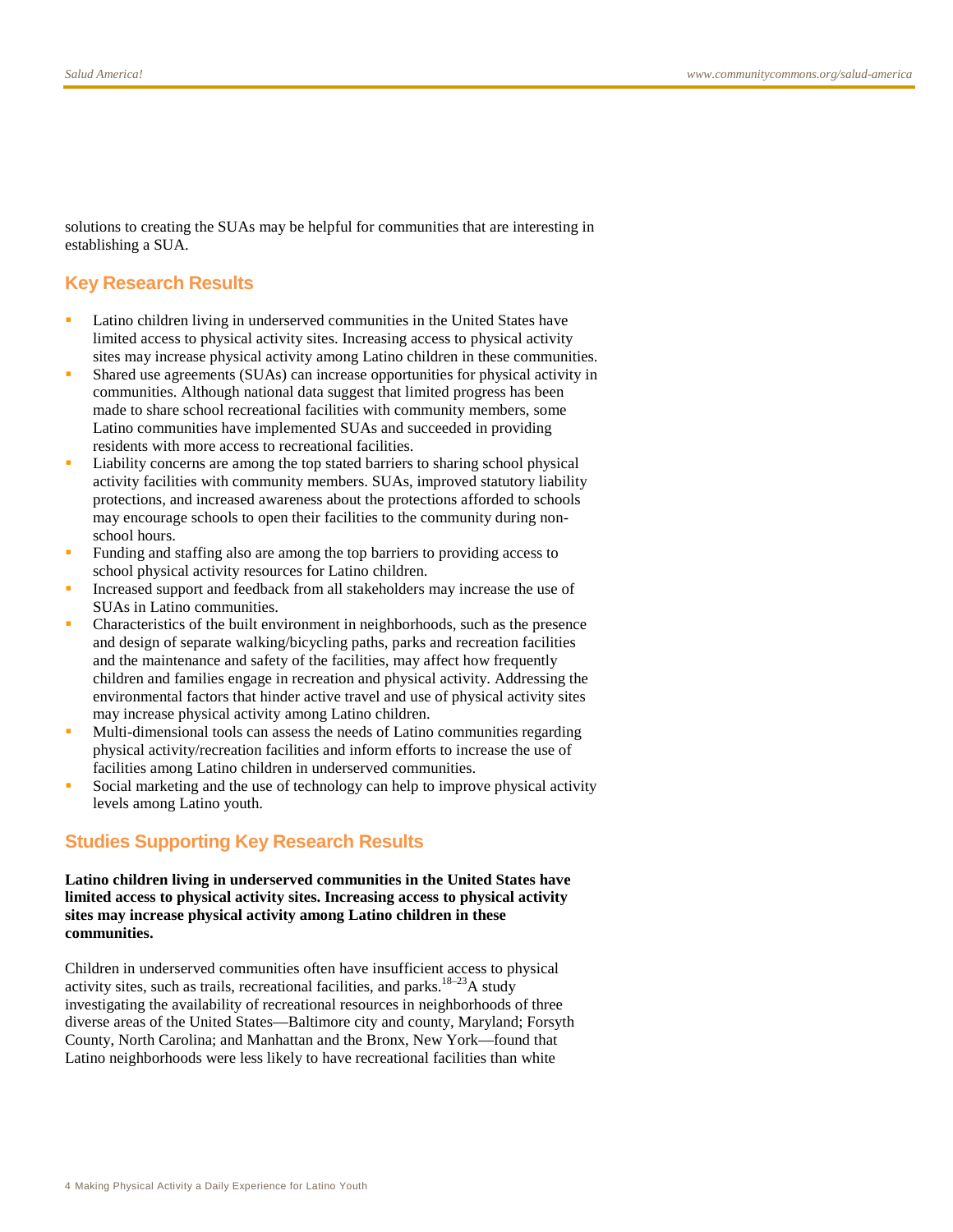neighborhoods.<sup>3</sup> Approximately 81 percent of Latino neighborhoods lack recreational facilities, compared with 38 percent of white neighborhoods, regardless of income levels.

The City Project in Southern California found that children of racial/ethnic minorities living in poverty have less access to parks and physical activity sites than children living in more advantaged neighborhoods.<sup>4</sup> For example, in Los Angeles County (44.6% Latino), low-income urban districts with high percentages of racial/ethnic minorities had only 0.68 total park acres per 1,000 people, while districts comprised primarily of wealthy, white residents had 1,587 total park acres per 1,000 people. Similar results were found in the other counties studied. National data found that Latino neighborhoods were actually closer to parks but had lower percentages of green space than non-Latino neighborhoods.<sup>2</sup>

A study in the East Harlem neighborhood in New York City evaluated the association between physical activity resources and physical activity levels among a sample of resident children (66% of whom were Latino).<sup>25</sup> More than 50 percent of Latino census blocks (i.e., those that were greater than 75% Latino) and nearly 80 percent of all Latino children in the study had no physical activity resources. The number of resources available was significantly associated with the number of children participating in outdoor unscheduled physical activity. Children living on blocks with fewer resources spent less time being physically active.

A research review by Active Living Research also found that children were more physically active when they had access to community recreation sites.<sup>26</sup> Therefore, increasing the number of parks and other recreation facilities in underserved areas may help to promote physical activity among youth living there.<sup>9,25,27</sup>

The U.S. Department of Health and Human Services (HHS) developed the Healthy People initiative to improve the health of the U.S. population. The initiative involves the development of goals and objectives with 10-year targets. One of the goals for Healthy People 2020 is to increase access to physical activity sites through policies aimed at improving the built environment, by adding sidewalks, bike lanes, trails, and parks, and improving access to physical activity facilities.

Latino communities are aiming to increase opportunities for physical activity by improving access to schools and other sites within the community that can be used for physical activity. The Active Living Logan Square program was developed in an urban Chicago community with a predominantly Latino population  $(71\%)$ <sup>22</sup> Among other community-based goals, the program aimed to create safe, inviting places for physical activity in the community by connecting neighboring communities with an Open Streets model: Four miles of Chicago streets connecting three inner-city communities were temporarily closed to motorized vehicles to allow residents to engage in physical activity. The program was modeled after a program in Bogota, Colombia, called Ciclovia (Spanish for "bike path"). Since the start of the pilot program, more than 10,000 residents from five diverse communities have attended these events. The community's participation in Open Streets has led to additional

*One study found that 81% of Latino neighborhoods lack recreational facilities compared to 38% of white neighborhoods.*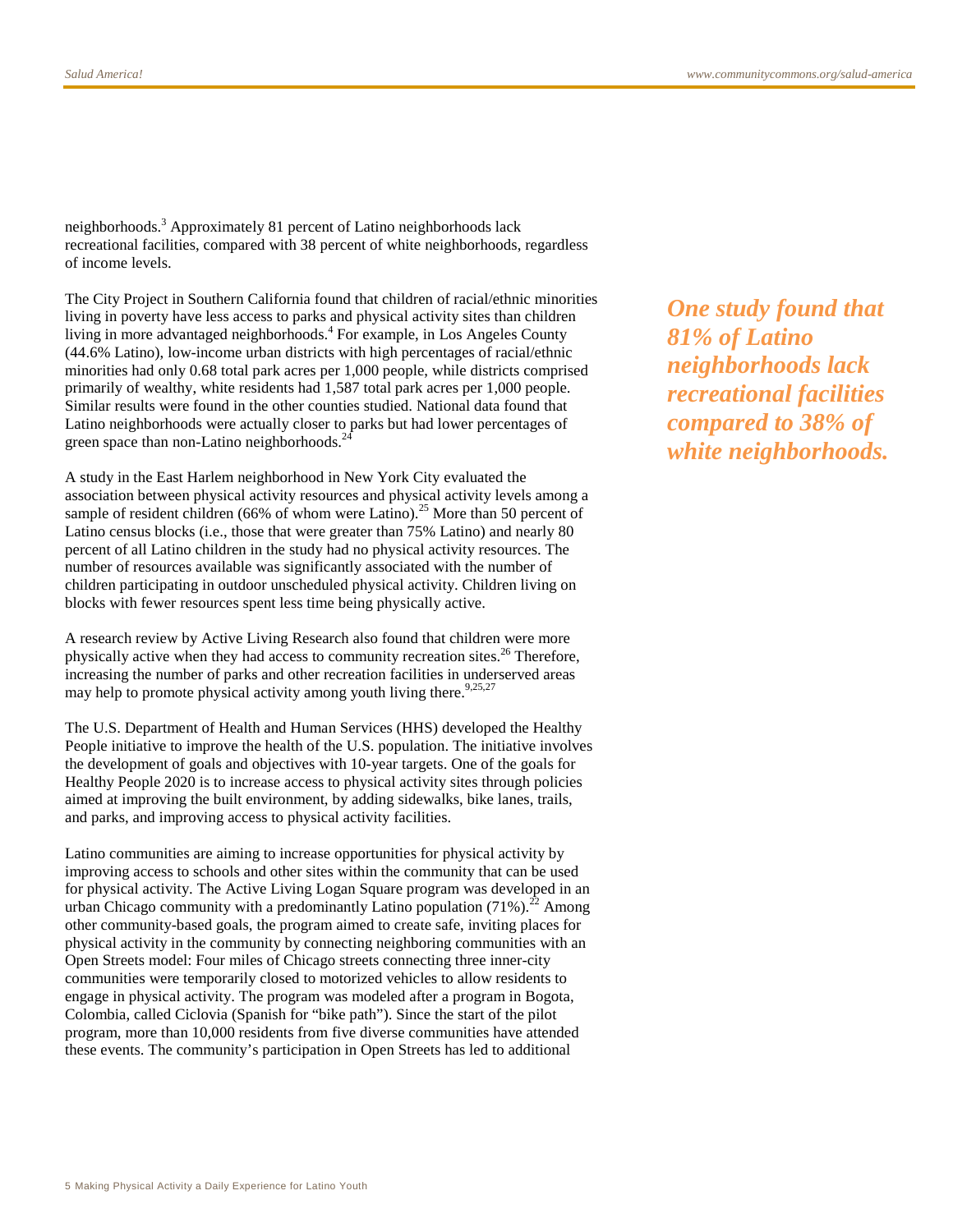pilot programs in Chicago and other cities. In 2013, a number of Open Streets events were held in other Latino communities in Chicago, such as Pilsen (93.5% Latino), Little Village (83% Latino) and Lincoln Square (26.5% Latino). Although Open Streets had attracted many community members in previous years, the program was cancelled in 2014 due to funding cuts.<sup>28</sup> Organizers continue to look to the city and private donors for funding for future programs.

Other aspects of the Active Living Logan Square program included installing parks and bike racks at the local schools and developing the Bloomingdale Trail, a "railsto-trails" project that involves the development of a recreation trail on an old rail line, along with four pocket parks that will serve as access points to the trail. Community residents, including youth leaders from the "After School Matters" program, have been involved in developing the design of the trail and parks, including renaming the trail "The 606" for the zip code prefix that all Chicago communities share.<sup>29,30</sup> The program is a creative model to improve the safety of the existing environments and facilitate physical activity in communities with many Latino residents. In June 2015, The 606, including 2.7 miles of the Bloomingdale trail and four ground-level parks, opened for resident use.

#### **Shard use agreements (SUAs) can increase opportunities for physical activity in communities. Although national data suggest that limited progress has been made to share school recreational facilities with community members, some Latino communities have implemented SUAs and succeeded in providing residents with more access to recreational facilities.**

As mentioned previously, the Healthy People initiative has several goals aimed at improving physical activity. One of the goals for Healthy People 2020 is to increase the access to school physical activity facilities during non-school hours, with a current goal of having 31.7 percent of U.S. schools providing access by 2020.11 The previous target, from Healthy People 2010, was to have 50 percent of schools allowing access by 2010; however, data showed that no progress was being made so the goal was revised.31 In fact, fewer schools provided access to their physical activity facilities in 2006 (29%) than the baseline in 2000 (35%), although the difference was not statistically significant.

Before 2010, the School Health Policies and Programs Study (SHPPS) sought to assess the progress made toward the Healthy People 2010 objective by analyzing the proportion of U.S. schools providing access to physical activity spaces and facilities in 2000 and 2006.12 Among the schools that reported having physical activity facilities, approximately two-thirds provided access to children and adolescents during non-school time for community-sponsored sports activities, but only one-third provided access for community-sponsored classes, lessons, or supervised open gym/free play. These percentages did not change significantly between 2000 and 2006. Urban communities were more likely than non-urban communities to have access to schools for supervised open gym/free play, and high-poverty areas were more likely than low-poverty areas to have access to schools for unsupervised use of outdoor facilities.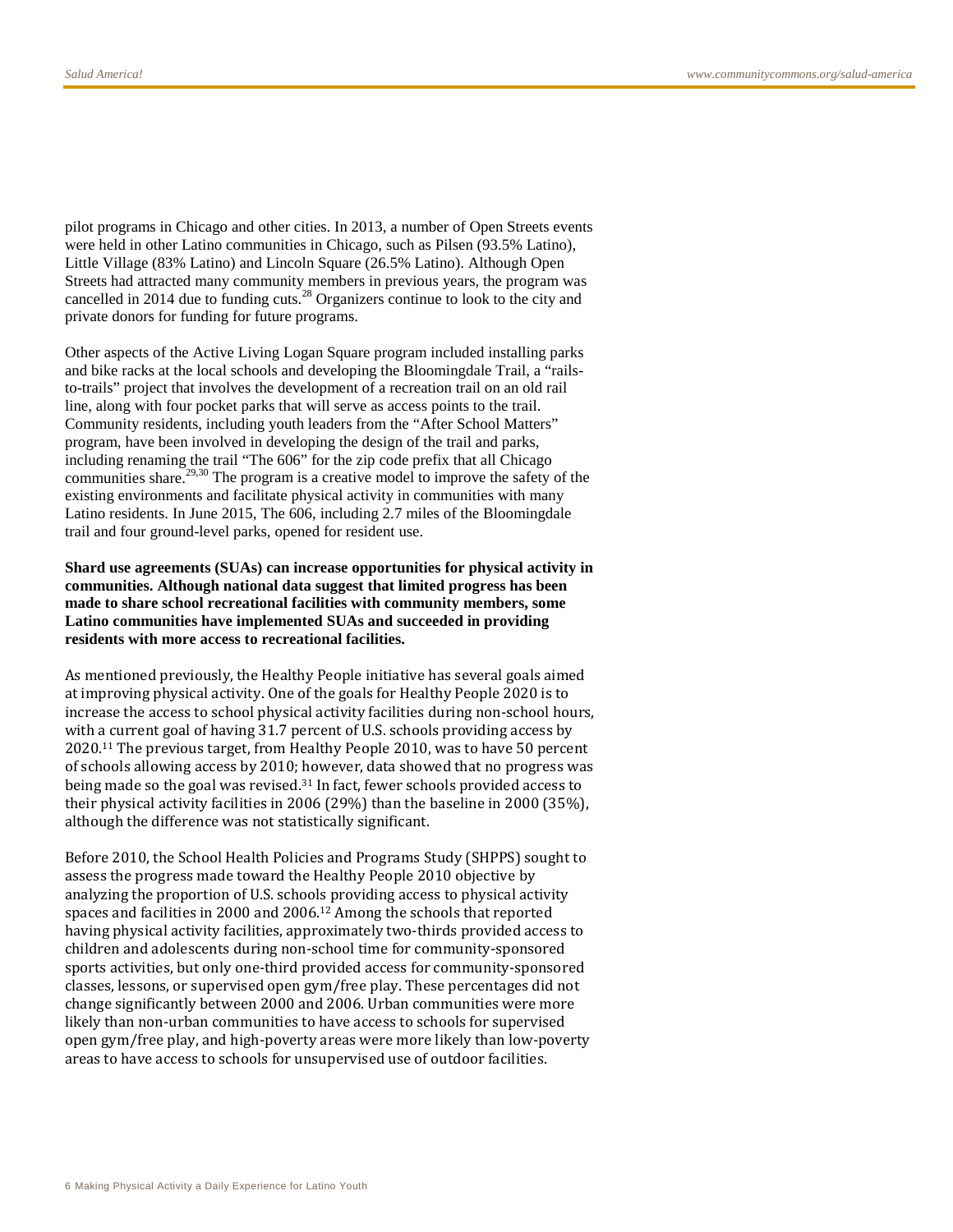Still, some Latino communities have successfully increased access to physical activity facilities through the implementation of SUAs—formal contracts between entities that outline the terms and conditions for sharing public facilities for physical activities. In particular, great strides have been made in the state of California, which is 38.1 percent Latino. In Los Angeles County (47% Latino), the Joint Use Moving People to Play (JUMPP) Task Force was initiated in 2010 to promote physical activity by implementing system and environmental changes, including SUAs with schools.32 The JUMPP Task Force worked with seven schools districts with high childhood obesity burdens and helped establish SUAs at several schools. Data were collected on the effort from 2010- 2012. One of the key successes of the SUAs was the implementation of structured physical activity programs for adults and children: Community use of shared-use sites was found to be significantly higher when structured physical activity programs were offered compared with when no program was offered. Shared-use sites offering programs attracted 16 times the amount of community members as sites offering no program. Additionally, adult-focused programs appeared to help attract children to the sites, as parents often brought their children with them to sites during shared-use hours. Overall, among the users of the shared-use sites, Latinos represented the largest group engaging in moderate-to-vigorous physical activity.

Table 1 (see Appendix 1) provides a snapshot of similar programs elsewhere in California. The challenges each group faced, along with potential solutions, are described in the sections that follow. Understanding barriers and solutions to creating SUAs is necessary for developing and implementing these agreements on a wider scale. Table 2 shows available toolkits and resources for creating SUAs for communities that are interested in establishing them (Appendix 1).

**Liability concerns are among the top stated barriers to sharing school physical activity facilities with community members. SUAs, improved statutory liability protections and increased awareness about the protections afforded to schools may encourage schools to open their facilities to the community during nonschool hours.** 

Studies suggest that liability concerns are among the key barriers to providing community access to school physical activity facilities.<sup>13,33,34</sup> SUAs and other agreements provide liability protection for school districts that open their facilities for public use, but school administrators are often unaware of the protections afforded to them by such agreements.

In a survey sent to 1,714 public schools in underserved communities in 46 states (approximately 30% of which in Latino communities) and completed by personnel from 360 eligible schools (21% response rate), 82.2 percent of respondents indicated that they were somewhat-to-very concerned about the liability associated with recreation- or sport-related injuries occurring on school property during non-school hours.<sup>34</sup> Among the schools that did not allow access to school grounds for

*Access to structured physical activity programs increased community use of shared-use sites by up to 16 times.*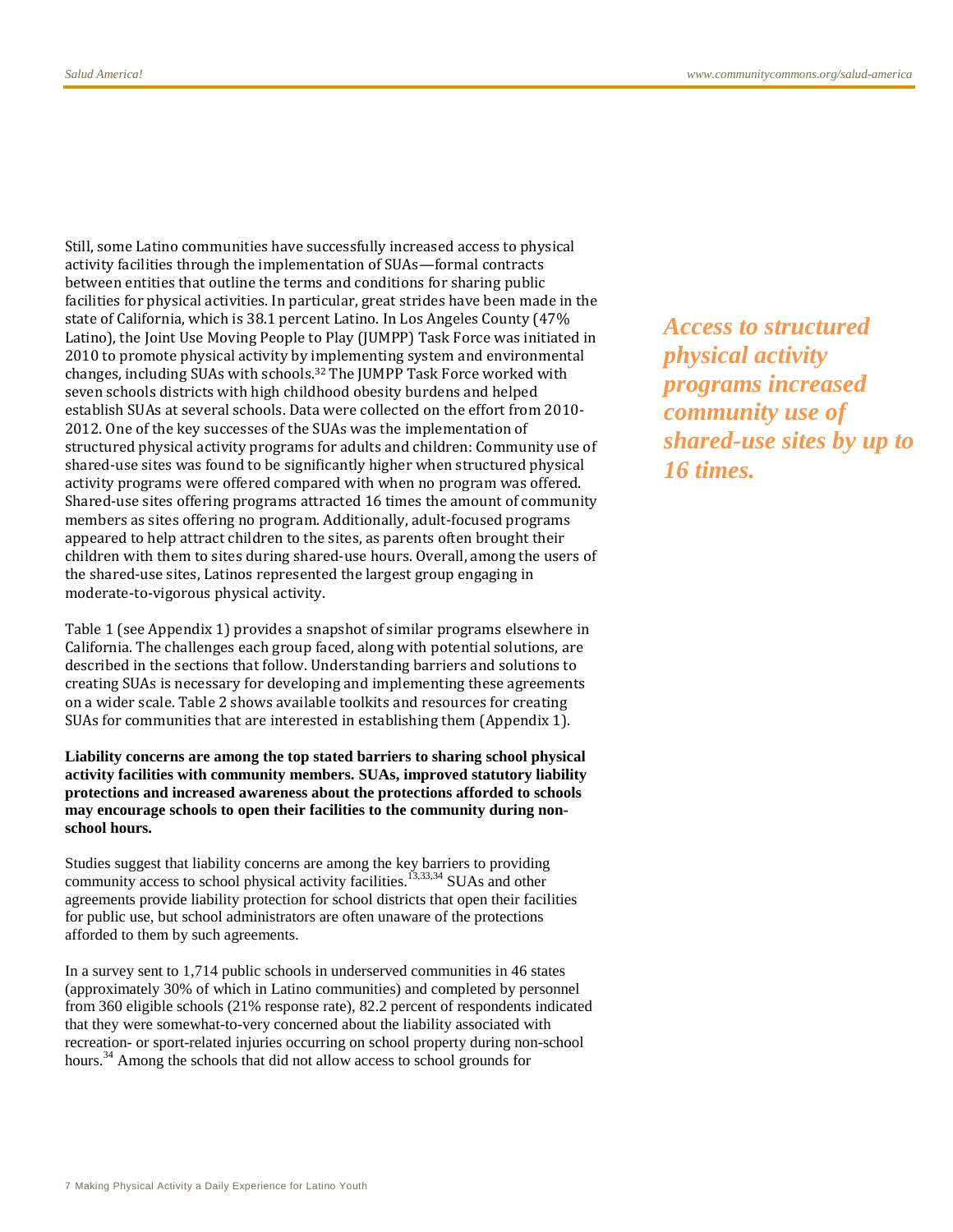recreational purposes, 91 percent stated that liability was somewhat-to-very concerning, and 85.7 percent desired stronger laws to protect schools from liability. Interestingly, only 41 percent of respondents were familiar with lawsthat limited the liability of public schools in their state. The majority of respondents believed that stronger legislation was needed, regardless of their familiarity with state law or whether their school had been subject to a previous liability claim. Among the schools that reported having formal legal agreements in place for the use of their facilities during non-school hours, only 44.8 percent of respondents perceived the protections to be adequate and only 14.6 percent would agree to sharing their facilities with other groups in the absence of a formal legal agreement. Although the low response rate limits the generalizability of the findings, no demographic differences were found between responder and nonresponder schools.

Although liability is a concern among school administrators, studies have found that schools would be reasonably protected from liability associated with providing facility access to the community.<sup>35,36</sup> In a systematic review of the legal rules associated with land usage in the 50 states and the District of Columbia, investigators sought to identify the potential liability for schools that provide access to their grounds for recreational activity during non-school hours. Data suggest that public schools in all states are protected by some form of sovereign or governmental immunity, recreational use statutes, or limits on tort damages. Although some liability risk remains in certain circumstances, the investigators concluded that the risks to schools do not outweigh the benefits of providing facility access to children who may be at risk of obesity.<sup>3</sup>

Other studies have evaluated the protections afforded to schools by recreational user statutes. One review revealed that statutes from 42 states were potentially applicable to schools, although many lacked uniformity and well-defined descriptions of covered activities.<sup>36</sup> Among the 42 states, most (82%) statutes used broad terms to define the activities for which schools would not be held liable and none referenced indoor facilities specifically. For example, in states with large Latino populations, language to describe activities for which schools would be protected from liability include "winter sports" (California), "enjoying nature" (Texas), "recreational activities" (New Jersey and New Mexico), and "exercise" (Arizona), which may be difficult to interpret. Only a few states indicate specific activities such as "bicycling" (Colorado, New York, and Texas) and rollerblading or rollerskating (Colorado, New Jersey). Because such broad terminology would require interpretation by the courts, it could potentially expose schools to liability. As such, including uniform and specific provisions for all relevant recreational and physical activities in state laws may better protect schools and encourage them to share their facilities during nonschool hours.

These studies demonstrate a need for increased awareness of existing statutory protections afforded to schools and development of future policies that better clarify the terms of these protections (e.g., the specific activities covered under the statutes). All states have some form of immunity that protects public entities from liability and most have some form of statute that allows for use of public facilities by the

*Uniformity of specific provisions for relevant recreational and physical activities in state laws may encourage schools to share their facilities during non-school hours.*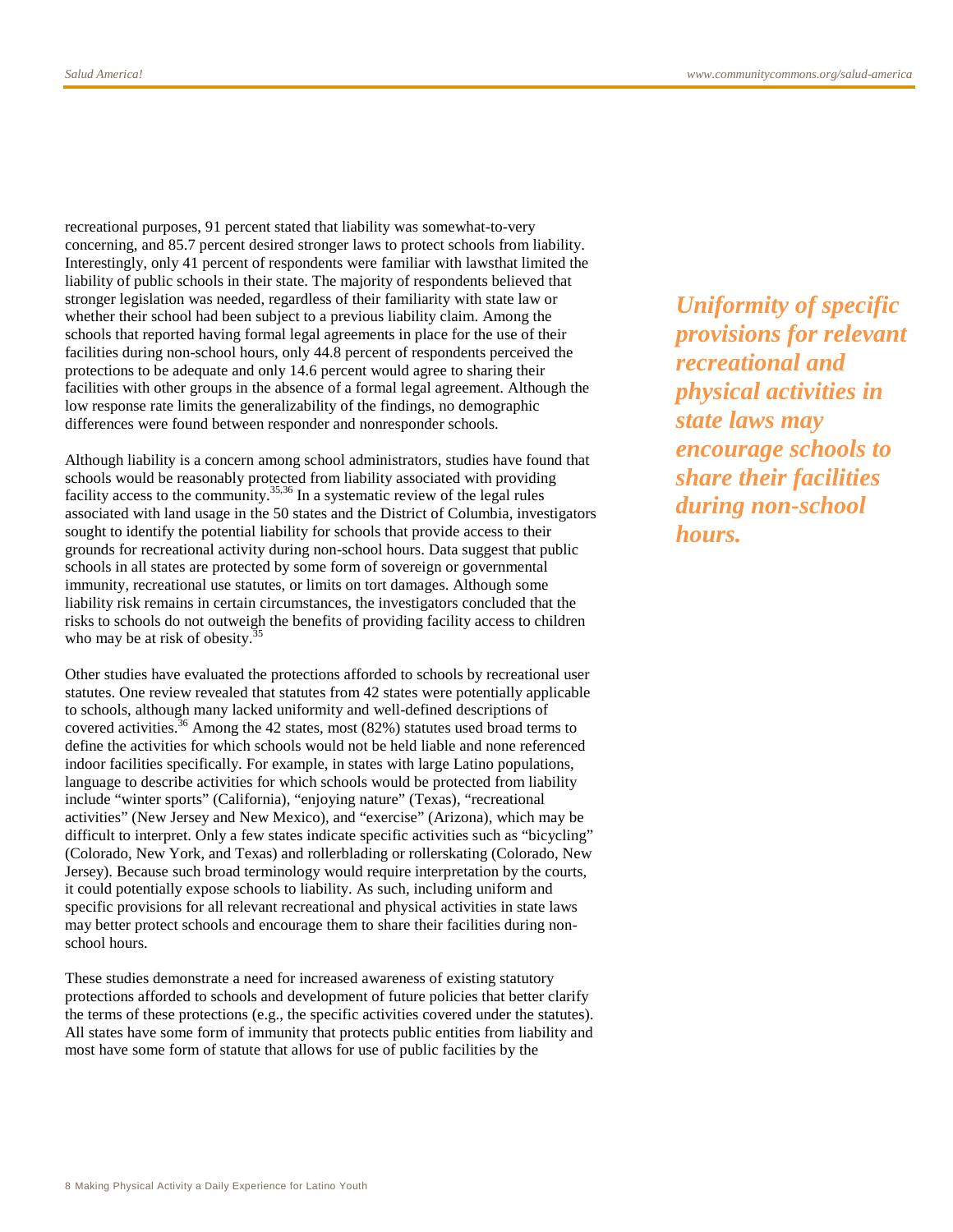community; however, not all statutes provide for the joint establishment or shared use of school property/facilities.<sup>37,38</sup> Recently, lawmakers in Arizona and Ohio enacted legislation that clarifies liability issues and provides greater liability protections to schools that implement SUAs.<sup>39,40</sup> School districts considering a SUA should become aware of their state laws on shared use. ChangeLab Solutions has compiled related laws in all 50 states

[\(http://www.changelabsolutions.org/publications/liability-schools-50-states\)](http://www.changelabsolutions.org/publications/liability-schools-50-states), although some of the laws may have been updated since the original data were compiled in 2009.

#### **Funding and staffing also are among the top barriers to providing access to school physical activity resources for Latino children.**

In a survey of directors of 44 recreation centers in San Diego County (32.5% Latino), 54 percent indicated "inadequate staffing" and 39 percent indicated "funding" as primary barriers to offering physical activity programming for youth.<sup>41</sup> Another survey of school representatives involved in 18 SUAs in Los Angeles County reported that approximately 50 percent of respondents noted staffing issues as a main concern.<sup>42</sup>

Partnerships through SUAs can overcome these barriers by sharing costs and staffing.43–45 For example, for the SUA established at the Cajon Valley Union Elementary School District in San Diego (25.6% Latino), each partner who uses school facilities provides their own staffing, supervision, and security, and is responsible for operational costs associated with their programming. The school district is responsible for staff and costs associated with facility maintenance.<sup>44</sup> Staff turnover was a major challenge for the Healthy High Desert SUA in Adelanto, Calif. (58.3% Latino). To overcome this barrier, the city and school district applied for additional grants and recruited staff with experience and genuine interest in making the SUA work.<sup>14</sup>

#### **Increased support and feedback from all stakeholders may increase the use of SUAs in underserved communities.**

Despite the challenges associated with establishing SUAs in underserved communities, some barriers may be overcome if all stakeholders have a voice in developing the agreement and its resulting programs. School districts, planners, community members, public health officials and other partners should be involved early in the process to ensure that the needs of all stakeholders are met. To increase participation among the Latino community, language barriers must be considered; for example, bilingual facilitators and Spanish-language materials should be available at all stakeholder meetings.

Several case studies have cited cooperation among stakeholders as the main contributor to the success of a SUA. In a case study of a pilot SUA between the Department of Parks and Recreation (DPR) and an urban high school in Honolulu, Hawaii, increased support of school administrators and feedback from school and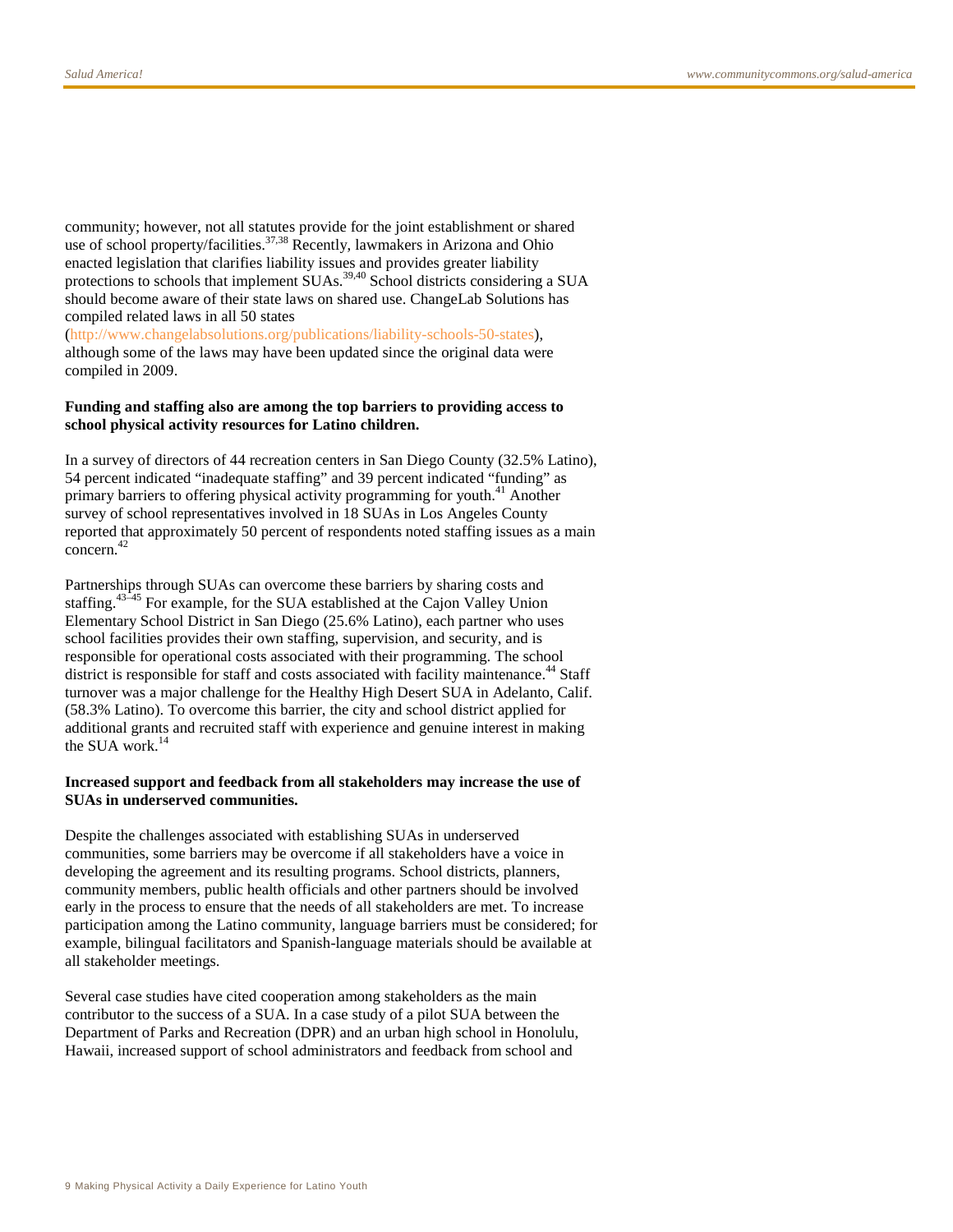DPR staff, students, and community members facilitated the development of a successful physical activity program in the community. Specific factors were noted as being instrumental in the program's success, including: trust and effective communication among school administration, faculty and DPR staff; willingness of school administrators to accommodate project needs, such as office space, communication systems, storage space for equipment, and administrative assistance; feedback from students, faculty, staff, and community members about the type and timing of activities; and targeted recruitment based on feedback. Although this study involved a high school with a very small Latino population (1.1%), the majority of students enrolled in the school are of ethnic minority background and lower socioeconomic status. Therefore, findings may offer strategies that could be successfully applied in other underserved areas of the country.<sup>43</sup>

In the Fruitvale neighborhood (46% Latino) of Oakland, Calif., the success of a SUA has been attributed to strong relationships between stakeholders. Public officials, school administrators, and community members have collaborated with the Unity Council, a nonprofit community development agency, to offer evening sports leagues on school grounds for more than 500 youth. Outreach was critical to engaging the community and instilling a sense of ownership in the program.<sup>44</sup>

A program in the Boyle Heights (94% Latino) and Pico-Union (92% Latino) neighborhoods in Los Angeles, Calif., called Joint Use Generating Activity and Recreation (JUGAR), brought together community stakeholders and public agencies to increase access to public space, such as a walking path and sports field, for physical activity. Effective engagement of school administrators and community partners ensured that all stakeholders understood the needs of the community and the terms of the agreement, which led to JUGAR establishing joint use partnerships.<sup>14</sup>

**Characteristics of the built environment in neighborhoods, such as the presence and design of separate walking/bicycling paths, parks and recreational facilities and the maintenance and safety of the facilities, may affect how frequently children and families engage in recreation and physical activity. Addressing the environmental factors that hinder active travel and use of physical activity sites may increase physical activity among Latino children.**

Characteristics of neighborhoods and the built environment—man-made features in the community, such as sidewalks, streets, buildings, parks and playgrounds—may prevent Latino children from using available physical activity sites (Table 3).<sup>46–59</sup> These include: availability and accessibility of competitive transport alternatives and infrastructures (e.g., transit, sidewalks, bike lanes; availability of local government and highway funds for sidewalks and bike lanes; frequency of non-motorized transportation (variation by trip purpose and/or trip distance); presence of integration between residential and commercial land use in dense population areas; presence of protective social factors and absence of social disorder; presence of attractions and comforts as well as absence of physical disorder; availability and accessibility of facilities or natural features for activity; availability of local government funds for

*Program funding, staffing, partnerships and community outreach are critical to the success of shared use agreements.*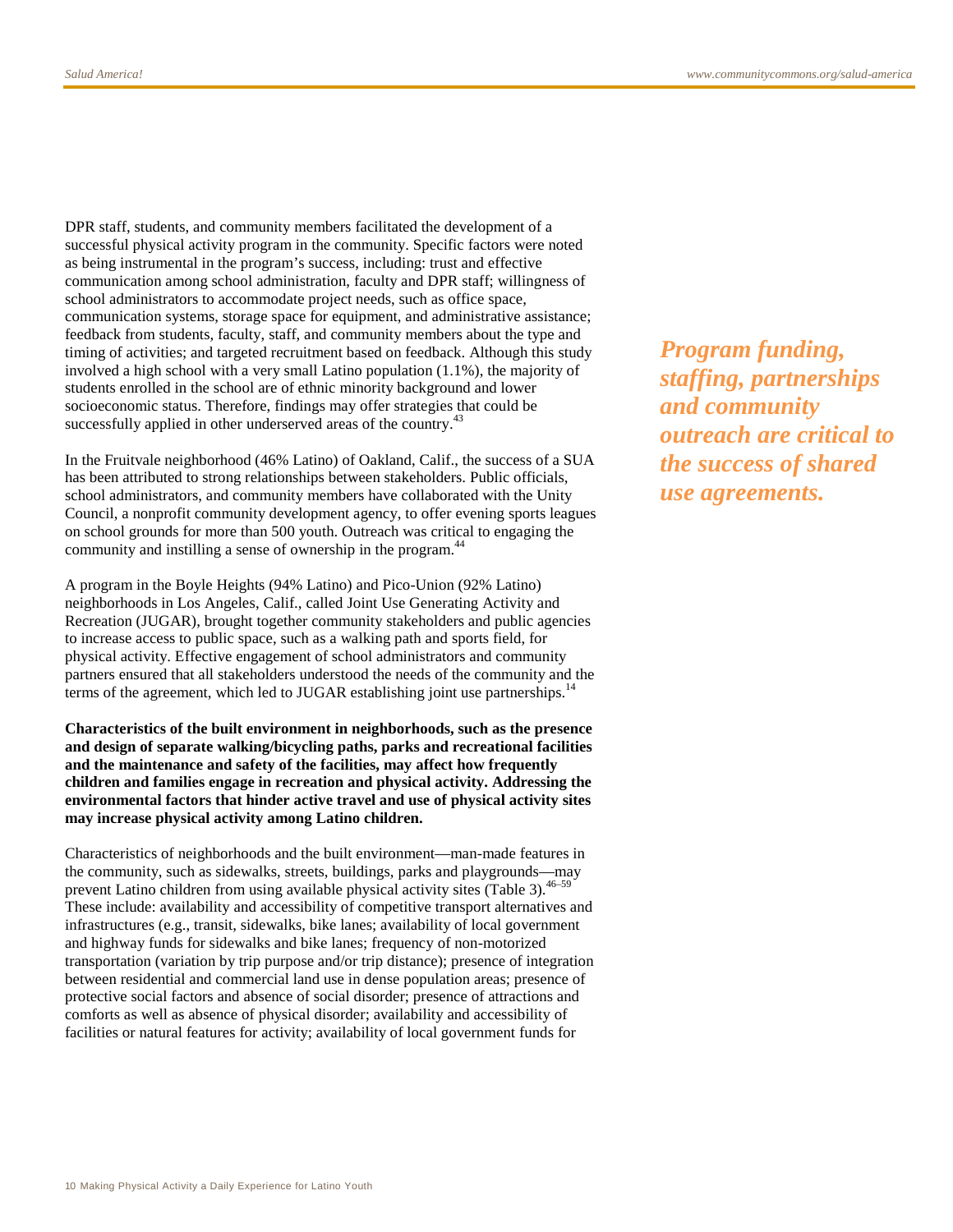parks and recreation facilities; and presence of community-wide campaigns to increase active living.

In a survey of parents and adolescents from three U.S. metropolitan areas (10% of whom were Latino), proximity to home and easy access to the site by walking/biking were significantly associated with more frequent use of the sites by children and adolescents. Higher perceived traffic safety, better pedestrian infrastructure, and low crime were also significantly associated with more frequent walking/biking to a recreation site.<sup>48</sup>

Proximity to schools was also found to be associated with physical activity in a study of 3,451 adolescents (34.1% of whom were Latino) who responded to the 2005 California Health Interview Survey.<sup>60</sup> Proximity to school was associated with increased active transport to school. Adolescents who lived less than 3,200 meters (about 2 miles) from school were more likely to walk, bike, or skateboard to school than those who lived farther away. The authors recommend building schools near residential areas with the highest concentration of students to encourage more walking and biking to school.

Another study investigated the relationship between the built environment and physical activity in 14 unincorporated settlements, called colonias, in Hidalgo County, Texas.<sup> $61,62$ </sup> After conducting focus groups with resident children (8 to 13) years of age) researchers found that certain features of the built environment were related to physical activity levels in children. During the focus group sessions, children noted several factors that could improve their levels of physical activity, including the construction of walking areas, parks, sports and recreation areas and basketball courts, installation of swings and street lights, and increased police presence in the area. The children also reported that unpleasant neighborhood conditions, such as trash-filled and muddy streets, bad outdoor odors, dilapidated playgrounds, unleashed dogs, gangs, and speeding cars prohibited them from being active. Data from the street audits of 125 colonia streets found that only 1 percent had sidewalks or crosswalk signs, and only 9 percent had speed bumps. Other features that were uncommon were "Children at Play" signs, shoulders, stop signs, and speed limit signs.

One study assessed the walkability and safety around elementary schools in 73 predominantly poor and Latino neighborhoods in Austin, Texas.<sup>63</sup> Although the neighborhoods were found to have an adequate number of sidewalks, the street-level walkability of those sidewalks was low, due to poor visual quality, lack of physical amenities, poor maintenance, and low levels of perceived safety. Other studies report similar findings, that low-income and Latino neighborhoods often lack wellmaintained yards, appealing scenery, and historic, cultural or architectural buildings, contributing to poor aesthetic quality.64–66

Neighborhood crime may influence active transport in Latino communities. A study investigating physical activity and outdoor recreation among 390 Latino children in the South Lawndale community of Chicago (83% Latino; 92% Mexican-American), *Proximity to schools is associated with increased physical activity and active transportation.*

*Kids living in unincorporated communities called 'colonias' identified poor conditions of the built environment as barriers to physical activity.*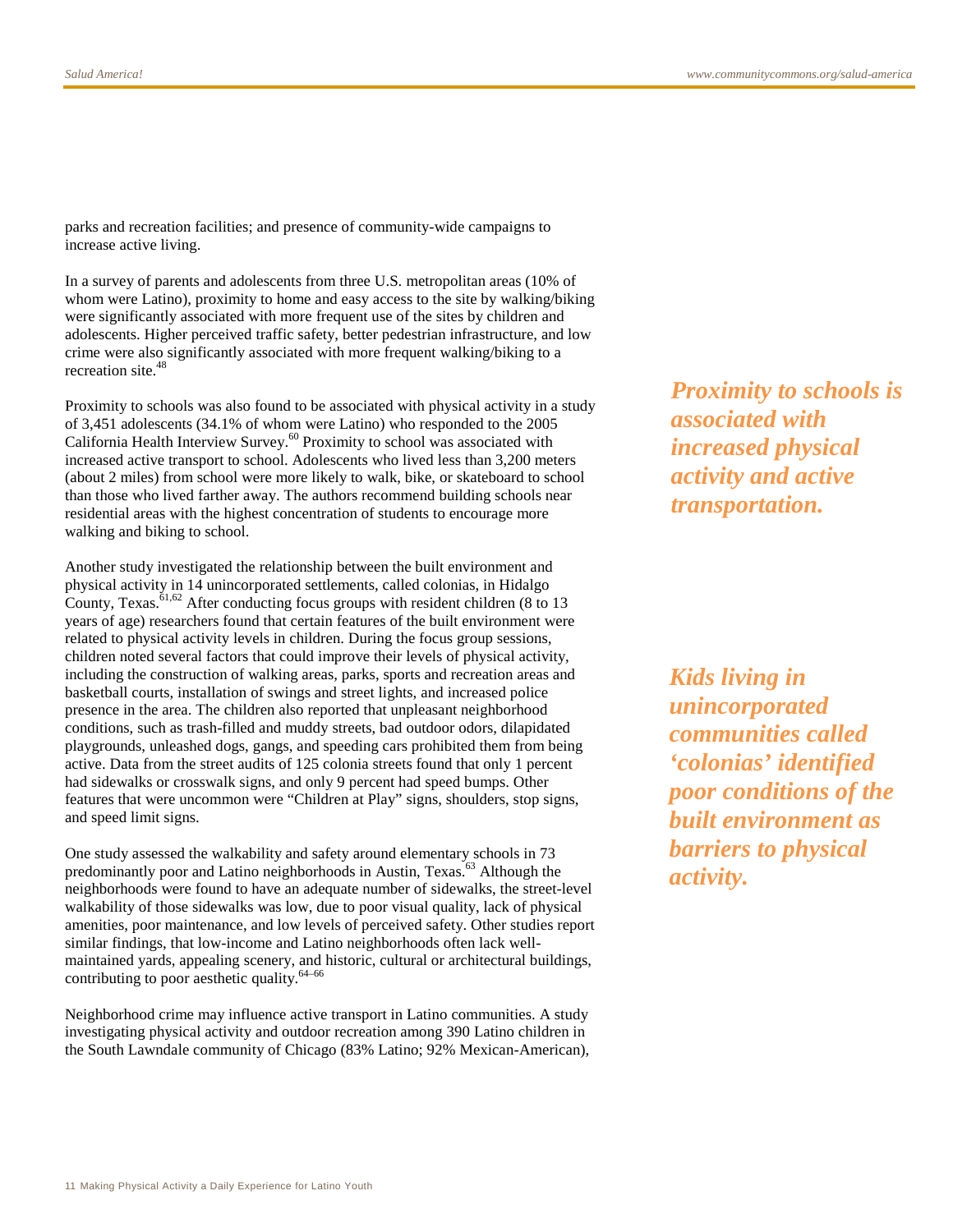also referred to as Little Village, found that Latino children in the area are often exposed to violent crime in the neighborhood, as a witness and/or victim, $67$  and their fear of crime negatively impacts their levels of physical activity and outdoor recreation. The participants reported decreased use of parks or locations requiring them to cross gang boundaries and less participation in after-dark activities, with some children not participating in any physical activity due to safety concerns. Other research from U.S. urban areas has also documented that Latino children are more likely to live in unsafe areas.<sup>63</sup>

Improving elements of the built environment, such as neighborhood and park infrastructure, and facilitating safe routes for active travel may help address many of these barriers and promote physical activity among children in underserved communities.

The National Complete Streets Coalition aims to improve the conditions of neighborhood streets for safer use by pedestrians and bicyclists, whereby "communities direct their transportation planners and engineers to routinely design and operate the entire right of way to enable safe access for all users, regardless of age, ability, or mode of transportation." Many states, cities and towns are adopting Complete Streets planning policies.<sup>68</sup> Nationwide, more than 700 jurisdictions in 30 states, the Commonwealth of Puerto Rico, and the District of Columbia have enacted Complete Streets policies.<sup>69</sup> Efforts also are underway in heavily Latino communities, such as Santa Ana and Los Angeles, Calif. and Houston, Texas.<sup>70-72</sup>

The Safe Routes to School (SRTS) National Partnership provides resources for increasing the safety of neighborhood streets to facilitate walking and biking in underserved communities.<sup>73</sup> A case study describes the implementation of the SRTS program at Maybury Elementary School in southwest Detroit (approximately 600 students, nearly 90% Latino).<sup>16</sup> During the program planning phase, feedback from parents was sought and "walking audits" were conducted to identify factors that may be inhibiting active transport to school. Improvements in infrastructure were made to address the identified physical barriers, such as decaying sidewalks and poor lighting. Geographic Information System (GIS) maps generated from several forms of computerized geographical data and crime data for the neighborhood were used to identify the safest routes to school, and a walking school bus program, led by parent volunteers, was implemented on those routes, which increased the number of students who walked to school. A recent study of the national SRTS program and the funds distributed between 2005 and 2012 found that schools in urban areas with high Latino populations benefited most from the funds, demonstrating that progress is being made in these underserved communities.<sup>74</sup>

Routine maintenance of existing parks and recreation sites is critical to increasing the use of these sites by community members. A program in the City of Chula Vista (50% Latino) in San Diego County, Calif., engaged community members in assessing the built environment and advocating for change to increase use of neighborhood parks.<sup>75</sup> Promotoras (Spanish-speaking lay health advisors) collaborated with youth leaders and community members to identify specific

*Complete streets policies aim to improve streets for safer use by pedestrians and bicyclists.*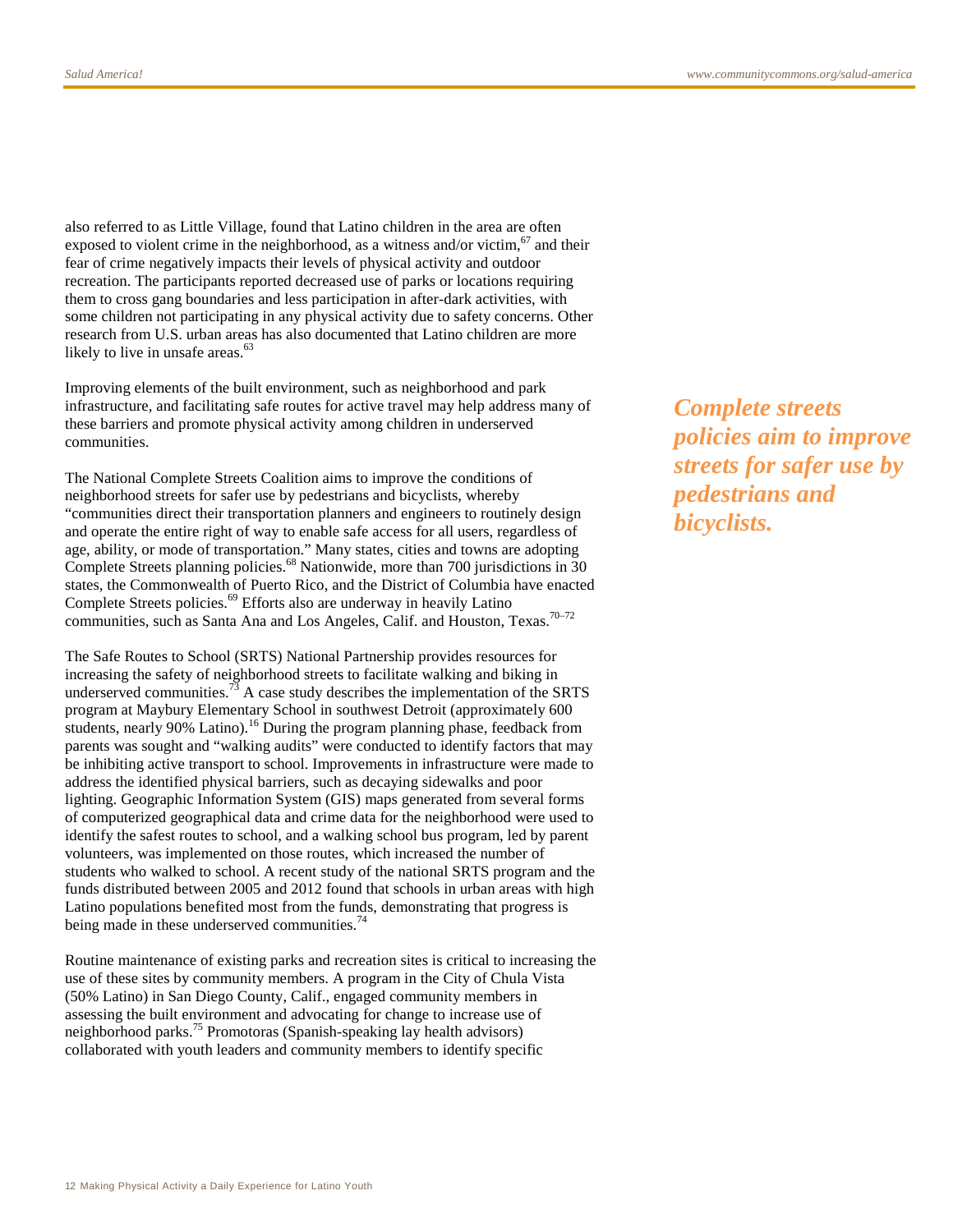environmental barriers to the use of an existing park. Dilapidated fences, overgrown plants, open sewage drains, and lack of bathrooms, drinking fountains, trash and recycle bins, and inadequate lighting were noted as the main barriers to park use. The results of the study were presented at a city council meeting, which prompted several changes to address the barriers. A community survey conducted after the changes were made and the park reopened found that more than 60% of respondents noticed several of the changes. The number of noticed changes was significantly associated with intentions to use the park and using the park for exercise. Program results were credited to the collaboration among the promotoras, youth leaders, community partners, community organizations, and elected officials. Other studies have shown that making improvements to park infrastructure increases park use and physical activity among park users.<sup>76</sup>

Strategies for improving safety at parks and recreational facilities may also help to increase use of these sites. Some parks and recreation departments have successfully improved safety by scheduling park programs later into the evening, keeping parks occupied with people engaging in positive activities to deter undesirable activities. For example, the Summer Night Lights (SNL) program in Los Angeles, Calif. (where 48.1% of residents are Latino) is a violence reduction program aimed at reducing gang-related violence during the summer when gang activity is heightened. During SNL, parks and recreation facilities across Los Angeles remain open until 11 pm and offer increased programming.<sup>77</sup> Resident teens and young adults at risk of gang involvement are hired and trained to work for the program. Program highlights in 2014 included a 15.4% reduction in the rate of gang-related violence compared with 2013 and participation in Zumba clinics by more than 11,000 participants and sports clinics by more than 10,000 youth participants. Other communities have improved safety by installing high-pitched devices that only teens and young adults can hear to reduce loitering and vandalism at parks where younger children play.<sup>78,79</sup>

Funding for maintenance and security of parks and recreation facilities is imperative for sustaining or improving their use by the community, yet many states and localities face reduced federal and state funding that has resulted in poor maintenance, staffing cuts and reduced hours of operation and/or closure of existing facilities, with limited to no funding available for improvements to infrastructure or program offerings, despite growing populations. The largest cities in the U.S. report nearly \$6 billion in deferred maintenance costs for parks.<sup>80</sup> Innovative funding strategies are needed to help communities keep parks open and well maintained and to improve infrastructure and programming. The community itself may be the source of this funding. If community members and organizations are engaged in the design and development of the park and realize the value of the park for the community, such as improvements in quality of life, economic development, and property values, they are more likely to contribute funds.<sup>81</sup> Additionally, if parks are designed to meet the needs and reflect the culture of the specific community, residents of the community will be more determined to see the park succeed and be more willing to fund maintenance and improvement projects. Alternative funding may also be obtained by charging residents for use and/or offering "workreation" opportunities for kids to work at the park in exchange for use of its facilities. $81$  Another creative

*Improvements to parks and recreational facilities as well as programming offered later into the evening may increase site use and promote community safety.*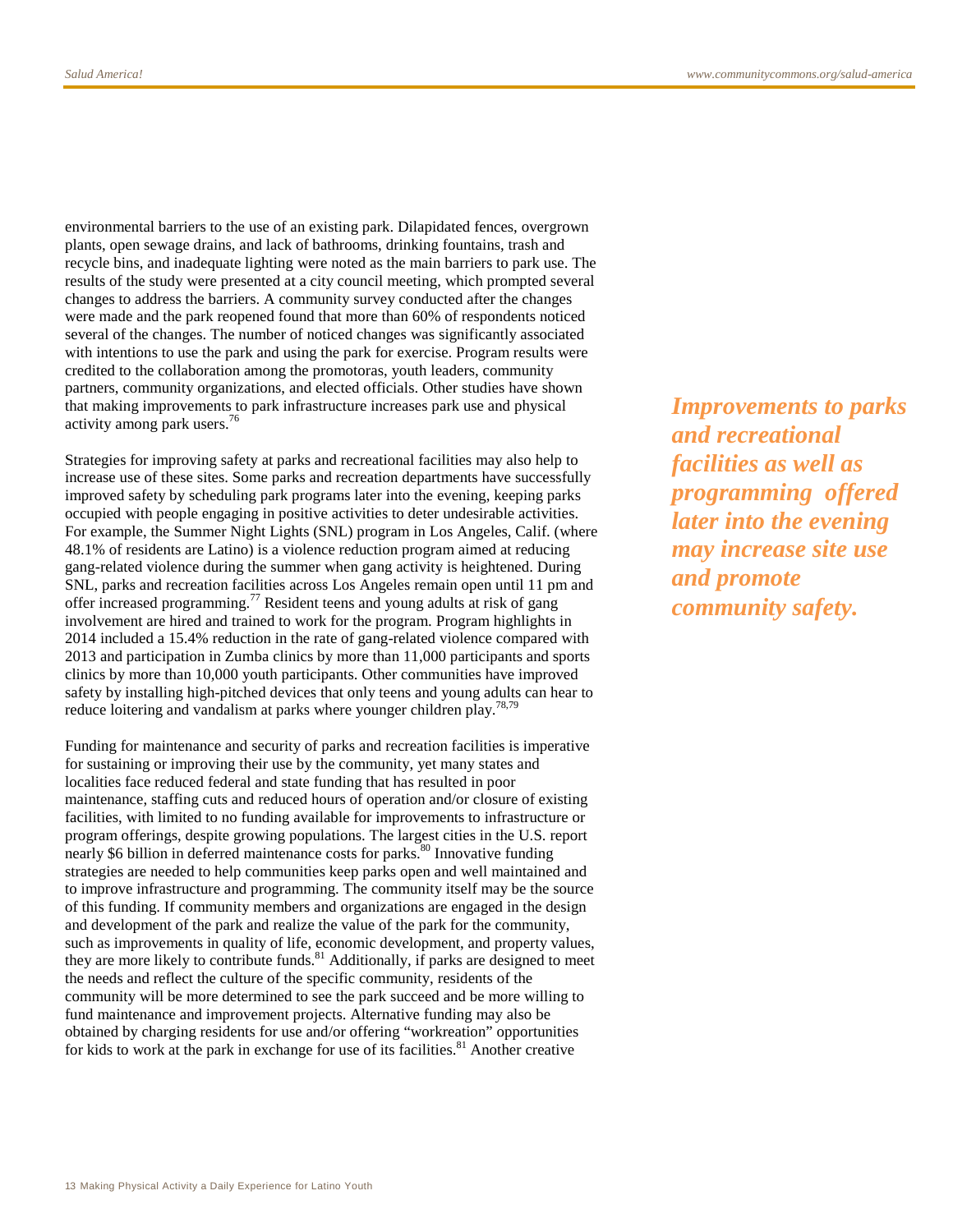strategy for fundraising is the National Recreation and Park Association's Fund Your Park, a crowdfunding platform (similar to Kickstarter and indiegogo) that parks and recreation departments can use to attract funding from supporters.

#### **Multi-dimensional tools can assess the needs of Latino communities regarding physical activity/recreation facilities and inform efforts to increase the use of facilities among Latino children in underserved communities.**

Identifying characteristics that make existing recreation facilities successful can inform the planning of future facilities conducive to physical activity. Tools are available for assessing the built environment, but research suggests that current measures need improvement to capture all important factors that influence the use of the built environment in underserved communities.<sup>49,83-86</sup>

The Physical Activity Resource Assessment (PARA) is a multi-dimensional instrument that rates recreation sites on their features, amenities, and incivilities (e.g., litter, unattended dogs, evidence of substance or alcohol use, vandalism).<sup>87</sup> A study investigating the utility of the PARA for planning physical activity interventions in two economically disadvantaged urban neighborhoods (62.4% ethnic minorities) in Tampa, Fla., found that collecting qualitative data in addition to PARA data captured issues such as transportation barriers, interest, and convenience that were not captured by the instrument alone. $83$  To identify all important factors that may influence the use of a recreation facility, the investigators recommend adding qualitative assessments, such as interviews with parent-child pairs, to obtain feedback about other non-physical factors related to the use of the facility.

One research group reported on the utility of multi-dimensional neighborhood profiles as a tool to evaluate the built environment in 12 primarily low-income, urban Latino communities (26% to 79% Latino) in Pima County, Ariz.<sup>88</sup> The tool incorporated secondary data, including census data and GIS maps; observational assessments with selected portions of existing tools, including the PARA, the Community Health Index and the Americans with Disabilities Act Bus Stop Accessibilities Study; interviews with neighborhood connectors (e.g., community representatives); and community surveys. Although secondary data provided useful objective information on infrastructure and community resources, observational assessments, interviews and surveys were crucial for identifying the actual needs of the community. For example, secondary data indicated the presence of a recreation site, but the observational assessment revealed the accessibility of the site to the public (e.g., opened vs. locked gates), and the community surveys indicated the residents' awareness about the availability of the site.

When gathering community feedback, assessing cultural factors may help to identify characteristics of the built environment or recreation program that would be important to the Latino community and thus persuade them to engage in physical activity. For example, a study surveyed 303 Latinos to assess cultural factors about their outdoor recreation compared with other populations.<sup>89</sup> Survey results suggested that family, community and personalization were the most valued and influential

*If parks are designed to meet the needs and reflect the culture of the community, residents may be more determined to see the park succeed.*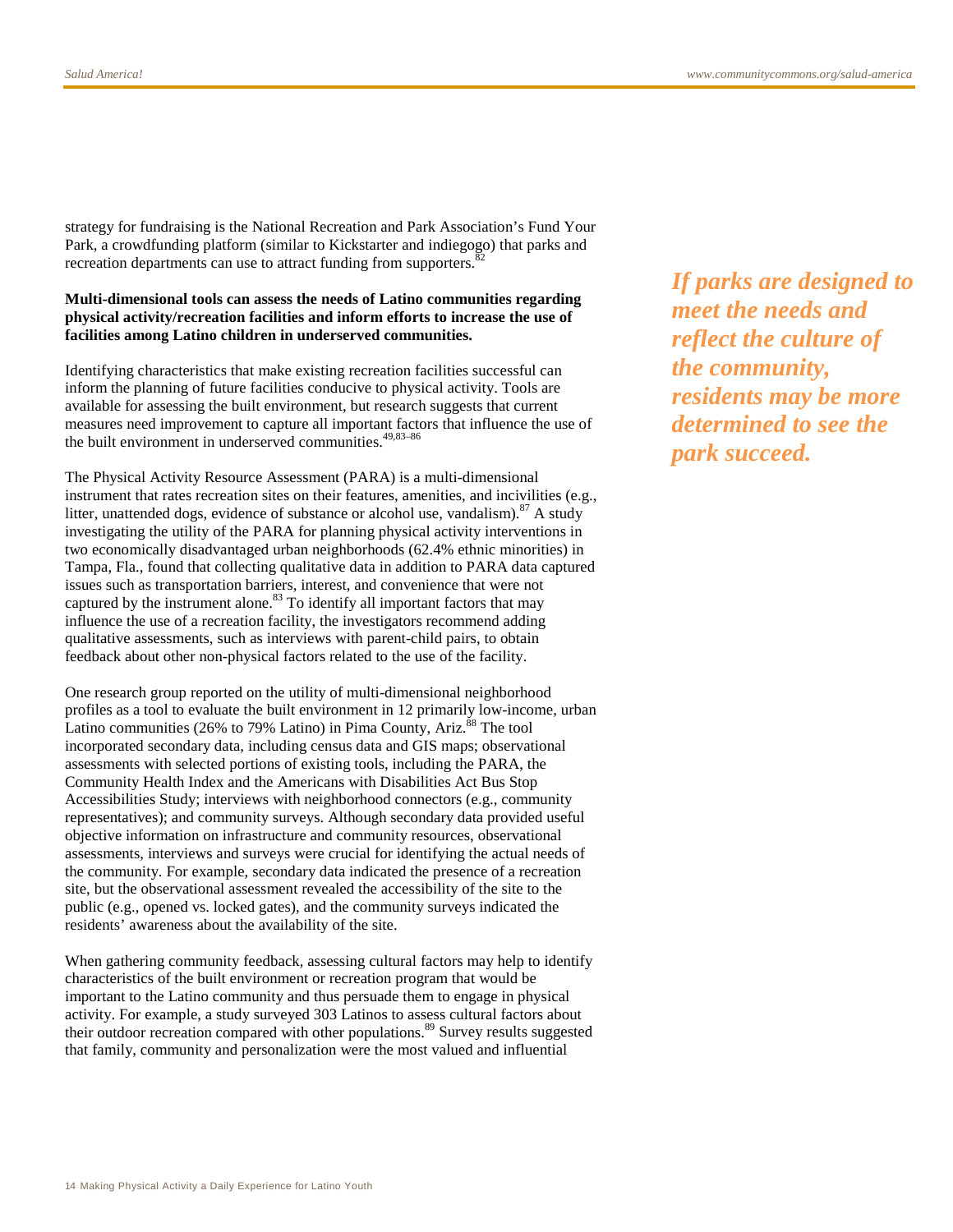cultural factors among Latinos. Therefore, to attract Latinos to outdoor recreation, investigators concluded that programs should include family- and community-based activities that leverage the strong personal relationships among Latinos. Community mentors and leaders could also help to engage residents in the activities.

In Bridgeport, Conn. (41.1% Latino), the Community Stakeholder Park Audit Tool (CPAT) was used by twenty-four adult residents to evaluate community parks. Several associations were found between park attributes and park use among residents that allowed study participants to suggest areas of intervention for improving physical activity areas within the parks, suggesting that the CPAT is a useful tool for evaluating community parks.

Another method of evaluating the opportunities for improving physical activity sites in the community is"Photovoice," a research method involving the use of cameras by teens and adults to document barriers to physical activity in the community and bring awareness of the issues to the local policymakers, including one application of this method by Latina teens in Connecticut.<sup>56,57,91</sup> Projects such as these have led to several policy changes in the respective communities, including modifications to the school bus routes to add a stop at the local YMCA and reopening of two city pools.

These studies have important implications for planners of physical activity facilities. Multiple appropriate measures, including feedback from community members, should be incorporated into the assessment of the built environment to better inform decisions about building new environments or improving existing environments in Latino communities. If surveys are used, they should be developed in English and Spanish and pilot-tested to increase the response rate and optimize comprehension among respondents. Marketing the research project to the Latino community may also increase participation.

The Project for Public Spaces offers guidance for community planners on the important issues related to the development of parks and other community spaces. [\(http://www.pps.org/\)](http://www.pps.org/)

#### **Social marketing and the use of technology can help to improve physical activity levels among Latino youth.**

Social marketing, a method aimed at changing behaviors that benefit individuals and communities as a whole, has been used to encourage physical activity in children and adults. An example of a successful community-based marketing campaign is VERB, which promoted physical activity among U.S. children ages 9-13 years and four specific racial/ethnic groups, including Latinos.<sup>92</sup> Participants received appealing messages through VERB-branded radio and TV advertisements with the tag line, "It's what you do!" For Latinos in particular, the tag line was modified to "Ponte las Pilas," or "Get going" (the literal translation is "put in your batteries"). The advertisements emphasized family values, had an emotional tone, and were delivered in Spanish by authority figures and media personalities who were well respected in the Latino community. After one year of the program, the Latino group met the goals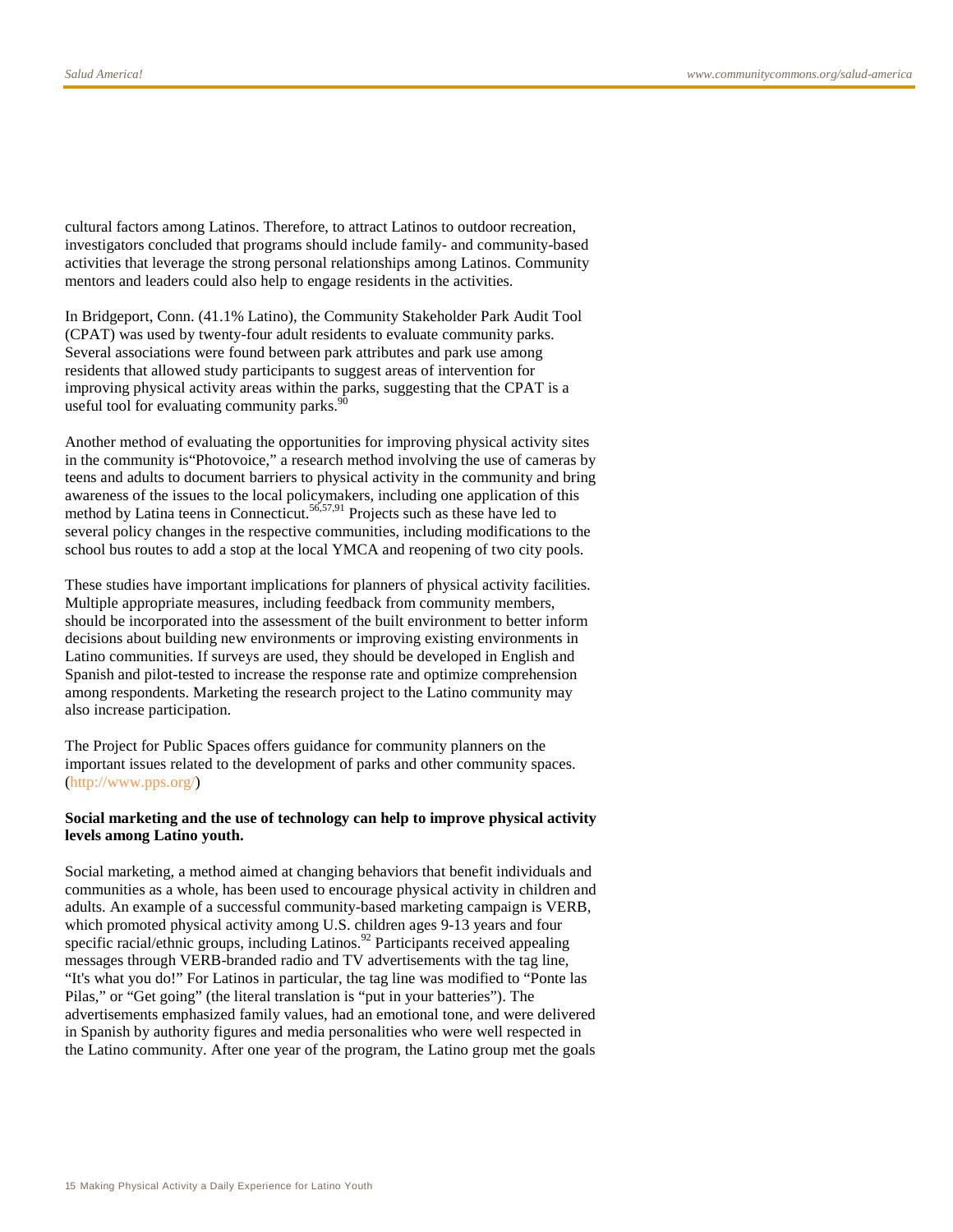for VERB awareness, but the awareness was not translating to increased physical activity. Investigators concluded that the VERB messages needed to reach Latino children through additional outlets to improve physical activity outcomes. After distributing a bilingual schedule planner and increasing marketing to parents, positive associations were observed between exposure to VERB and increased physical activity at the 2-year follow-up. Incorporation of culturally relevant messages was a successful strategy for personalizing the VERB brand to Latinos and the other racial and ethnic subgroups studied. The VERB Summer Scorecard incorporated community-based prevention marketing to develop a summer physical activity program for youth 9 to 13 years of age. Emphasizing the fun in physical activity rather than simply the health benefits helped to encourage physical activity during the summer.  $93$ 

Technology has also been used to try to improve physical activity in Latino youth. For example, the We Walk app and the Choose Healthier app are reaching residents in cities with large Latino populations. Th[e WeWalk](http://www.communitycommons.org/groups/salud-america/changes/thirteen-year-old-girl-develops-we-walk-app-to-get-kids-walking/) app was created by Estrella Hernandez, a 13-year-old Latina living in San Antonio, Texas (63.2% Latino), who was concerned about obesity and overweight in her city, especially among her peers. Her vision was to create an interactive mobile app, combining active living, healthy eating and gaming. She worked with community members, technology partners and nonprofit organizations to develop the app, which includes walking routes around San Antonio landmarks and other areas of interest and quizzes app users about trivia related to the sites that they visit during their walks. The app is currently being beta tested, but Estrella hopes to obtain additional financing through crowdfunding to further develop the app and make it available for download.<sup>94</sup> [Choose Healthier](http://www.communitycommons.org/groups/salud-america/heroes/finding-wellness-activities-nearby-theres-an-app-for-that/) is another app being developed through a partnership between the nonprofit organization IT'S TIME TEXAS and Dell Children's Medical Center. The app is being targeted initially to residents of Austin, Texas (35.1% Latino), and includes mapped routes for wellness-related activities near the user's location, such as running and cycling clubs, yoga and Zumba classes, and watersports, among others, which are refreshed on a weekly basis to keep users enticed and active. Future development goals are to expand the app to other cities across Texas.

#### **Conclusions and Policy Implications**

#### **CONCLUSIONS**

Latino children in underserved communities have limited opportunitiesfor physical activity because of inadequate access to recreation facilities, unavailable school recreational facilities, and neighborhood characteristics that negatively impact use of these spaces. Many avenues and resources exist to increase access to recreation facilities among Latino children:

 Shared use agreements (SUAs) have been successfully implemented in some predominantly Latino communities. Incorporating the community in developing SUAs, sharing related costs, and solving liability concerns—via improved state

*In one social marketing campaign, emphasizing the fun in physical activity, rather than just the health benefits helped encourage physical activity.*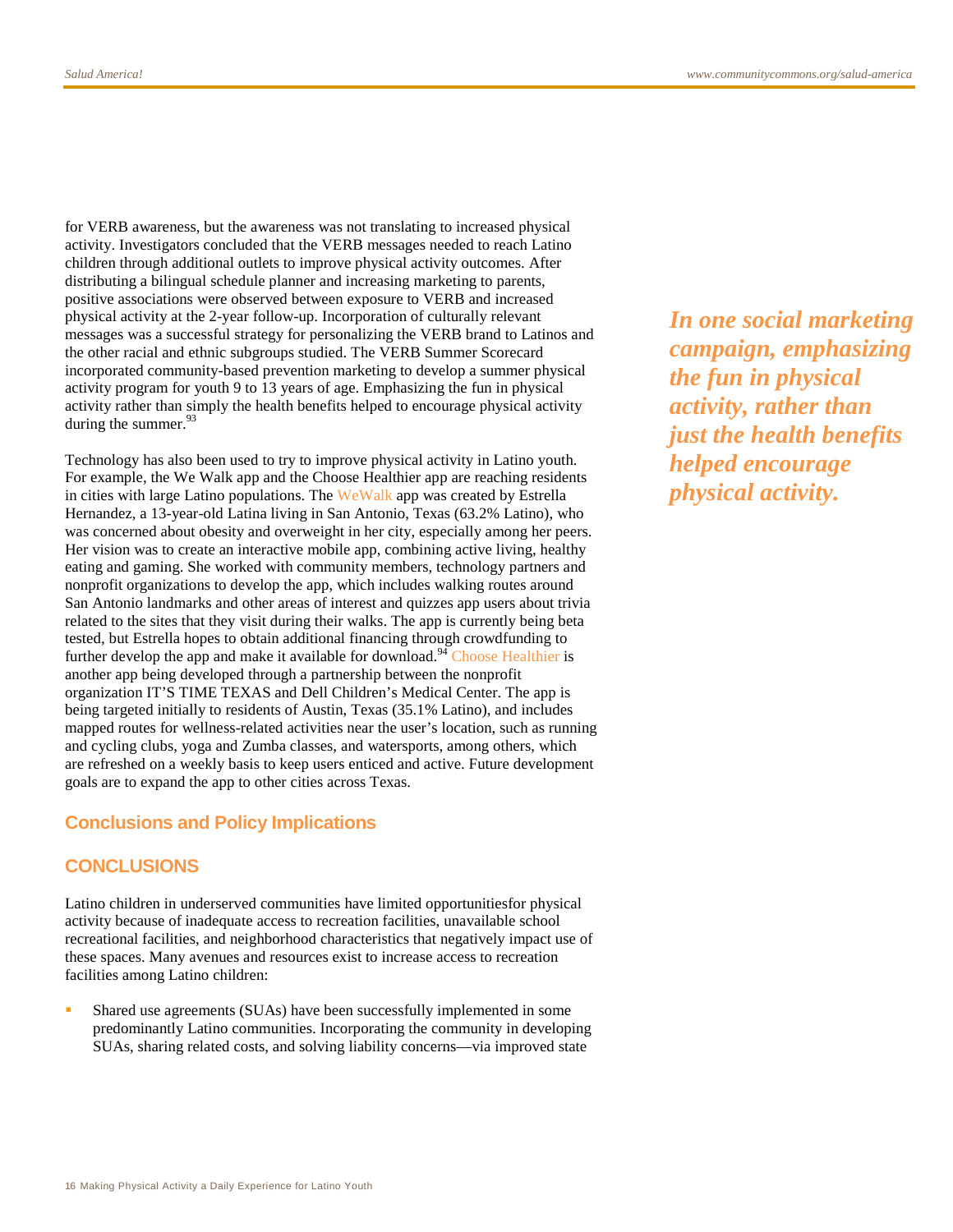and local policies and increased awareness of existing statutory protections for schools—can further increase public access to school facilities.

- Improving the built environment (e.g., repairing sidewalks, installing separate bike paths and street lights, improve maintenance and safety measures) can address concerns about environmental barriers and improve perceptions of the built environment, potentially increasing levels of physical activity among Latino children in the community.
- Appropriate measures must be used to assess the built environment and ensure that new and existing areas for physical activity meet the specific cultural needs of the Latino community.
- Social media and the use of technology can be used to help change attitudes and behaviors about physical activity among Latino youth.

# **POLICY IMPLICATIONS**

The findings of this review have implications for legislators and other policymakers, school administrators, community members, and others who can influence policies. Efforts should focus on meeting the following needs to increase access to sites and facilities that can provide children with greater opportunities for physical activity in Latino underserved communities:

- State and local governments should work with school administrators to address their liability and other concerns to enable schools to allow access to their facilities for recreational use during non-school hours.
- State and local governments should ensure that SUAs and other statutes, such as recreational user statutes, specifically describe covered activities, terms and conditions.
- State and local governments should encourage awareness of current statutes and the benefits and adoption of SUAs among school administrators.
- School administrators should initiate a partnership with the community to explore the feasibility of and specific options/terms for creating and implementing SUAs
- Local governments and policymakers should solicit community feedback to strengthen the development of new recreation sites and improvements in the built environment.
- **Local governments and policymakers should create a Complete Streets policy** for all new transportation projects near schools and recreation sites to improve active travel to those sites.
- State and local agencies need to incorporate policies and funding for parks and recreation maintenance and security into the upkeep and improvement of existing sites and the development of new sites to increase use of these sites by community members.

# **FUTURE RESEARCH NEEDS**

To increase access to physical activity sites in Latino communities, further research is needed on the effectiveness of SUAs for increasing physical activity in Latino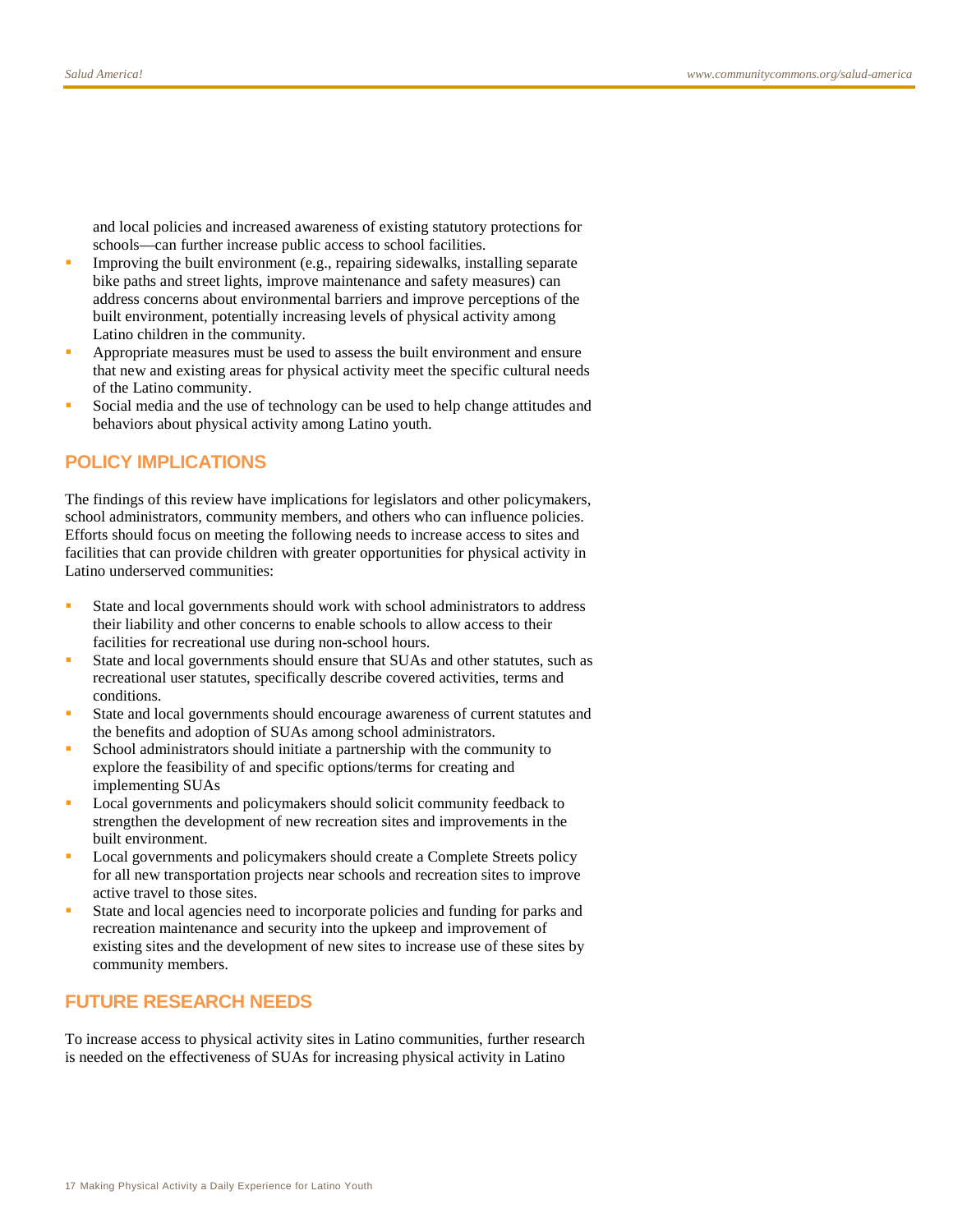communities. Many of the communities with SUAs have reported on challenges and solutions to implementing a SUA, but none provided data on the impact of SUAs on physical activity levels. Therefore, to encourage the implementation of SUAs in more Latino communities, more data are needed to support their effectiveness in increasing physical activity among Latino children. Real and perceived barriers to implementing SUAs should be further explored to identify areas for improvement in policies and legislation and to educate stakeholders on how to overcome the barriers. Specifically, research that documents the cost associated with implementing SUAs for each stakeholder would be beneficial. Research is also needed to evaluate how the built environment and improvements to neighborhood and park infrastructure affect physical activity among Latino youth. Some research has shown these improvements to be effective, but more data would bolster support for funding for improvements, maintenance and security.

The quality of tools that are used for measuring the built environment and their applicability to Latino communities need further evaluation to ensure that decisions about the built environment and physical activity sites are well informed and in the best interest of the Latino community. Finally, more research is needed on the efficacy of social marketing for improving physical activity among Latino youth.

#### **ABOUT THE PROGRAM**

*Salud America!* The RWJF Research Network to Prevent Obesity Among Latino Children is a national program of the Robert Wood Johnson Foundation that develops multimedia communications to educate and motivate our national online network—kids and parents, teachers, academics, and community leaders—to take action to reduce Latino childhood obesity and build a culture of health. The network is directed by the Institute for Health Promotion Research at the University of Texas Health Science Center at San Antonio.

For more information, visi[t http://www.communitycommons.org/salud-america.](http://www.communitycommons.org/salud-america)

**ABOUT THIS RESEARCH REVIEW** This research review updates a 2013 reseach review. Copyright 2015 RWJF.

Route 1 and College Road P.O. Box 2316 Princeton, NJ 08543–2316 *www.rwjf.org*

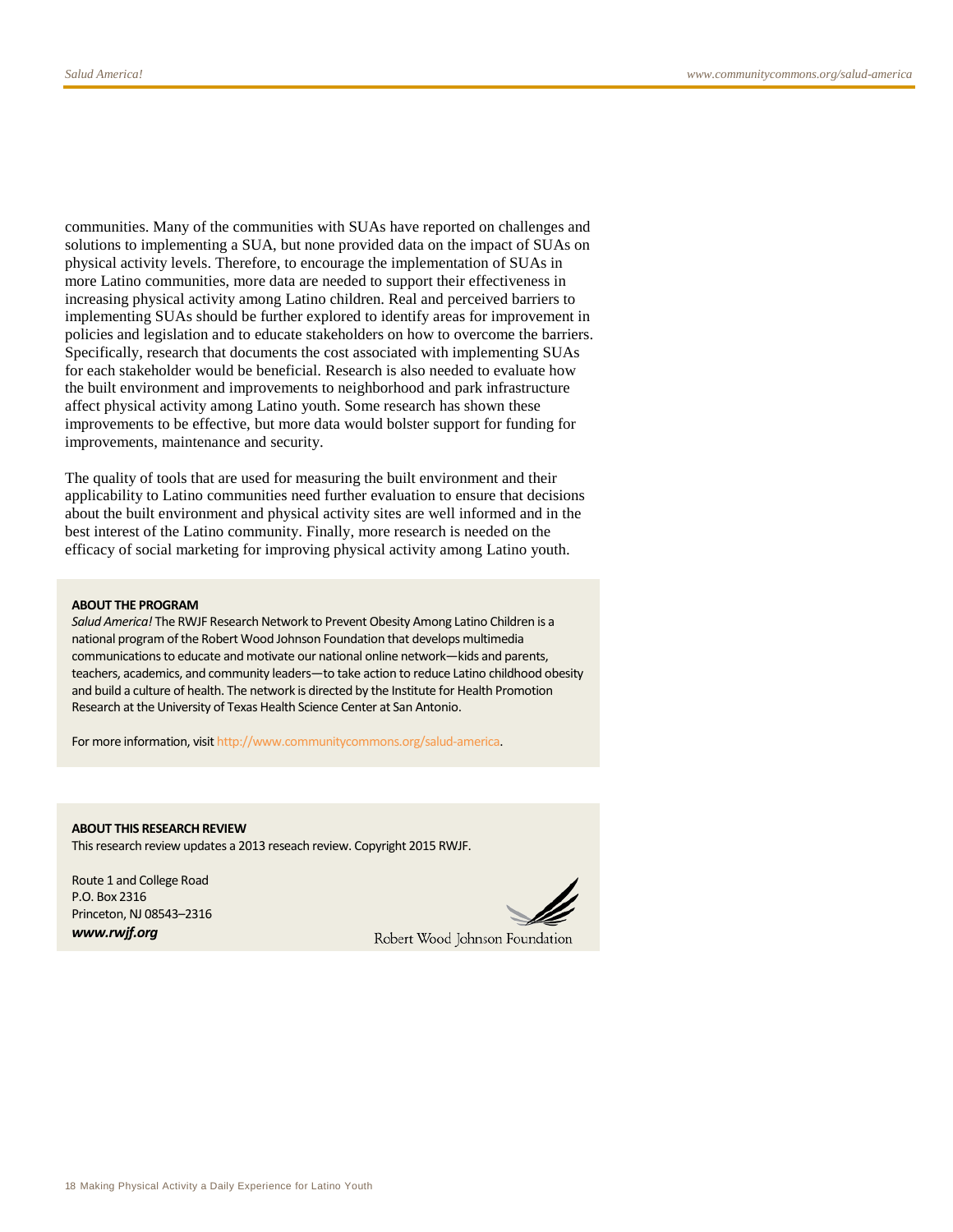# **Reference List**

- (1) Ogden, C. L.; Carroll, M. D.; Kit, B. K.; Flegal, K. M. Prevalence of Childhood and Adult Obesity in the United States, 2011-2012. *JAMA* **2014**, *311* (8), 806–814.
- (2) Centers for Disease Control and Prevention. School health guidelines to promote healthy eating and physical activity. Available at: http://www.cdc.gov/healthyyouth/npao/strategies.htm. (accessed Feb 19, 2015).
- (3) Moore, L. V.; Diez Roux, A. V.; Evenson, K. R.; McGinn, A. P.; Brines, S. J. Availability of Recreational Resources in Minority and Low Socioeconomic Status Areas. *Am. J. Prev. Med.* **2008**, *34* (1), 16–22.
- (4) Garcia, R.; Strongin, S. Healthy parks, schools and communities: mapping green access and equity for Southern California. Available at: http://www.mapsportal.org/thecityproject/socalmap/images/Southern\_Califor nia\_Report\_FInal\_Medium\_Res.2.pdf (accessed Dec 27, 2012).
- (5) United States Census Bureau. A child's day: 2009. Available at: http://www.census.gov/hhes/socdemo/children/data/sipp/well2009/tables.htm l (accessed Dec 27, 2012).
- (6) Hsieh, S.; Klassen, A. C.; Curriero, F. C.; Caulfield, L. E.; Cheskin, L. J.; Davis, J. N.; Goran, M. I.; Weigensberg, M. J.; Spruijt-Metz, D. Fast-Food Restaurants, Park Access, and Insulin Resistance among Hispanic Youth. *Am. J. Prev. Med.* **2014**, *46* (4), 378–387.
- (7) Besenyi, G. M.; Kaczynski, A. T.; Stanis, S. a W.; Bergstrom, R. D.; Lightner, J. S.; Hipp, J. A. Planning for Health: A Community-Based Spatial Analysis of Park Availability and Chronic Disease across the Lifespan. *Heal. Place* **2014**, *27*, 102–105.
- (8) Ohri-Vachaspati, P.; Lloyd, K.; DeLia, D.; Tulloch, D.; Yedidia, M. J. A Closer Examination of the Relationship between Children's Weight Status and the Food and Physical Activity Environment. *Prev. Med. (Baltim).* **2013**, *57* (3), 162–167.
- (9) Rundle, A.; Quinn, J.; Lovasi, G.; Bader, M. D. M.; Yousefzadeh, P.; Weiss, C.; Neckerman, K. Associations between Body Mass Index and Park Proximity, Size, Cleanliness, and Recreational Facilities. *Am. J. Heal. Promot.* **2013**, *27* (4), 262–269.
- (10) Alexander, D. S.; Huber, L. R. B.; Piper, C. R.; Tanner, A. E. The Association between Recreational Parks, Facilities and Childhood Obesity: A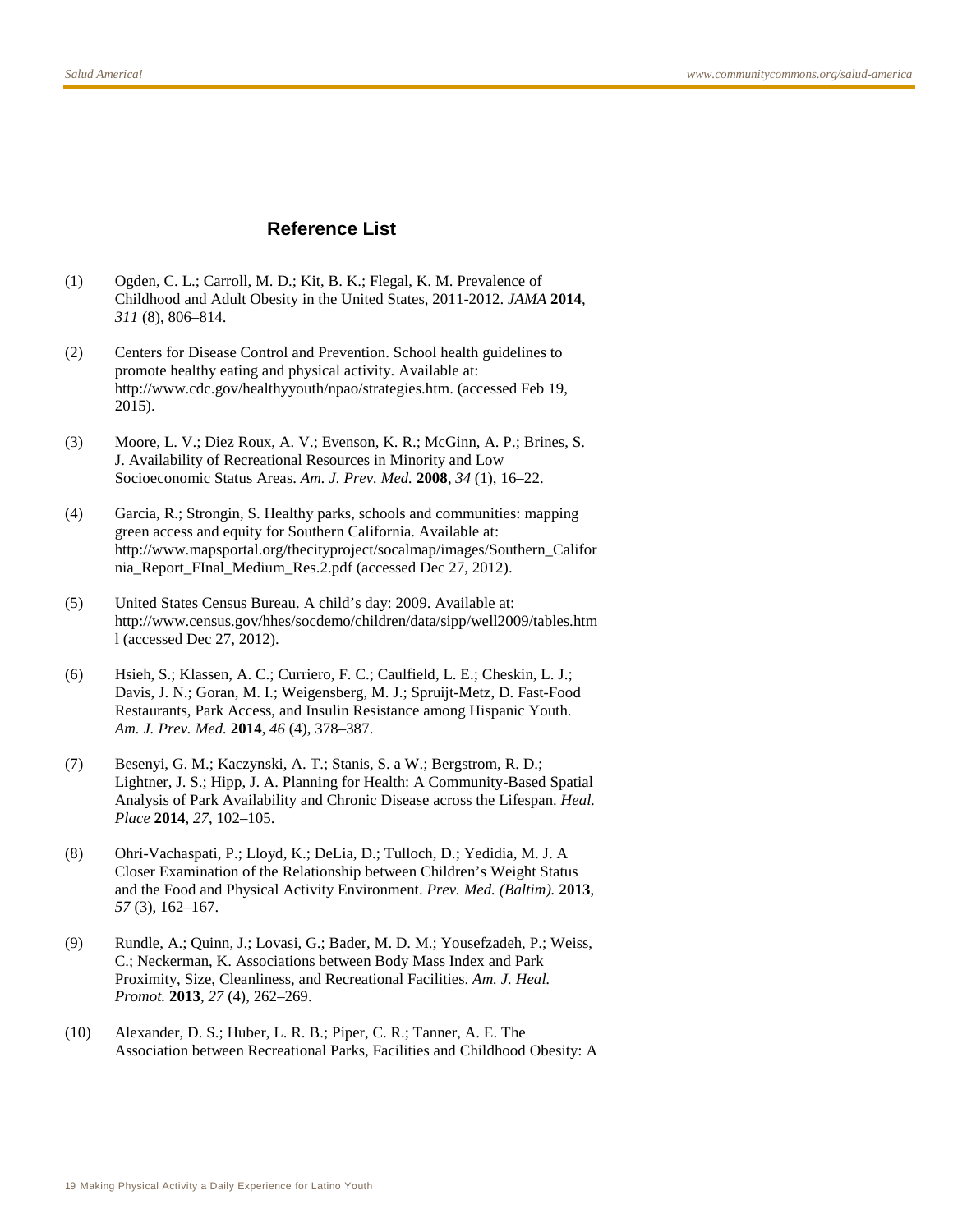Cross-Sectional Study of the 2007 National Survey of Children's Health. *J. Epidemiol. Community Health* **2013**, *67* (5), 427–431.

- (11) US Department of Health and Human Services. Healthy People 2020. Available at: http://www.healthypeople.gov/2020/topicsobjectives2020/default.aspx. (accessed Feb 21, 2015).
- (12) Evenson, K. R.; Wen, F.; Lee, S. M.; Heinrich, K. M.; Eyler, A. National Study of Changes in Community Access to School Physical Activity Facilities: The School Health Policies and Programs Study. *J Phys Act Heal.* **2010**, *7 Suppl 1*, S20–S30.
- (13) Young, D. R.; Spengler, J. O.; Frost, N.; Evenson, K. R.; Vincent, J. M.; Whitsel, L. Promoting Physical Activity through the Shared Use of School Recreational Spaces: A Policy Statement from the American Heart Association. *Am. J. Public Health* **2014**, *104* (9), 1583–1588.
- (14) Prevention Institute and Berkeley Media Studies Group. Joint Use http://www.jointuse.org/ (accessed Oct 30, 2012).
- (15) National Policy & Legal Analysis Network to Prevent Childhood Obesity (NPLAN). KaBOOM! Playing smart: maximizing the potential of school and community property through joint use agreements. Available at: http://changelabsolutions.org/sites/default/files/Playing\_Smart-National\_Joint\_Use\_Toolkit\_Updated\_20120517\_0.pdf (accessed Dec 30, 2012).
- (16) RWJF. Safe Routes to School at Maybury Elementary School in Detroit http://www.policylink.org/atf/cf/%7B97C6D565-BB43-406D-A6D5- ECA3BBF35AF0%7D/Safe Routes to School Maybury Elementary Detroit.pdf (accessed Dec 20, 2012).
- (17) UNICEF. Convention of the rights to the child. Available at: http://www.unicef.org/crc/ (accessed Dec 20, 2012).
- (18) Wilson, D. K.; Kirtland, K. A.; Ainsworth, B. E.; Addy, C. L. Socioeconomic Status and Perceptions of Access and Safety for Physical Activity. *Ann. Behav. Med.* **2004**, *28* (1), 20–28.
- (19) Powell, L. M.; Slater, S.; Chaloupka, F. J.; Harper, D. Availability of Physical Activity-Related Facilities and Neighborhood Demographic and Socioeconomic Characteristics: A National Study. *Am. J. Public Health* **2006**, *96* (9), 1676–1680.
- (20) Gordon-Larsen, P.; Nelson, M. C.; Page, P.; Popkin, B. M. Inequality in the Built Environment Underlies Key Health Disparities in Physical Activity and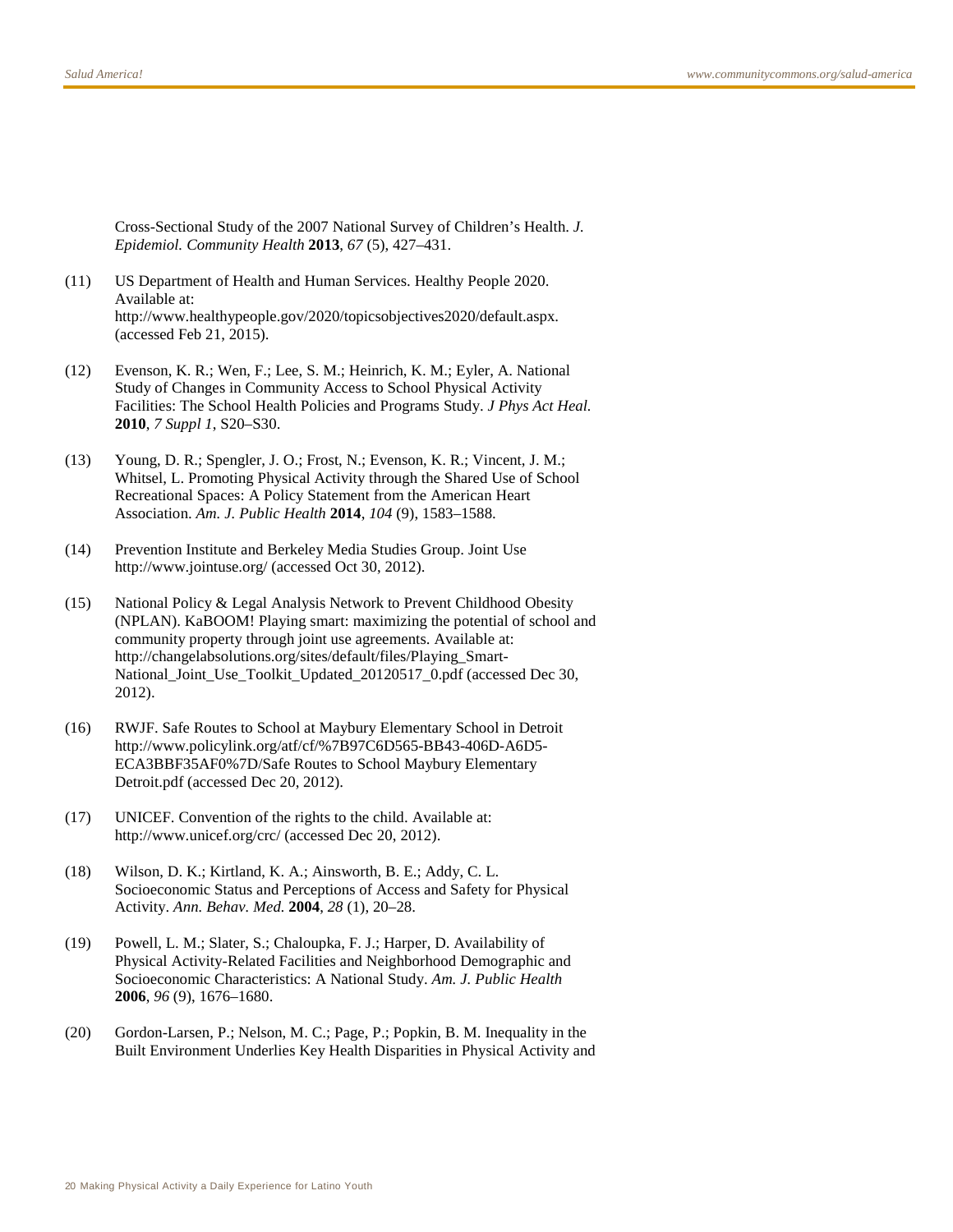Obesity. *Pediatrics* **2006**, *117* (2), 417–424.

- (21) Babey, S.; Hastert, T.; Brown, E. *Teens Living in Disadvantaged Neighborhoods Lack Access to Parks and Get Less Physical Activity*; 2007.
- (22) Gomez-Feliciano, L.; McCreary, L. L.; Sadowsky, R.; Peterson, S.; Hernandez, A.; McElmurry, B. J.; Park, C. G. Active Living Logan Square: Joining Together to Create Opportunities for Physical Activity. *Am. J. Prev. Med.* **2009**, *37* (6 SUPPL. 2), S361–S367.
- (23) Kamel, A. A.; Ford, P. B.; Kaczynski, A. T. Disparities in Park Availability, Features, and Characteristics by Social Determinants of Health within a U.S.–Mexico Border Urban Area. *Prev. Med. (Baltim).* **2014**, *69, Supple*, S111–S113.
- (24) Wen, M.; Zhang, X.; Harris, C. D.; Holt, J. B.; Croft, J. B. Spatial Disparities in the Distribution of Parks and Green Spaces in the USA. *Ann. Behav. Med.* **2013**, *45 Suppl 1* (SUPPL.1), S18–S27.
- (25) Galvez, M. P.; McGovern, K.; Knuff, C.; Resnick, S.; Brenner, B.; Teitelbaum, S. L.; Wolff, M. S. Associations between Neighborhood Resources and Physical Activity in Inner-City Minority Children. *Acad. Pediatr.* **2013**, *13* (1), 20–26.
- (26) Spengler, J. O. *Promoting Physical Activity through the Shared Use of School and Community Recreational Resources*; San Diego, 2012.
- (27) Cohen, D. A.; Lapham, S.; Evenson, K. R.; Williamson, S.; Golinelli, D.; Ward, P.; Hillier, A.; McKenzie, T. L. Use of Neighbourhood Parks: Does Socio-Economic Status Matter? A Four-City Study. *Public Health* **2013**, *127* (4), 325–332.
- (28) Greenfield, J. Citing Lack of Funds, Active Trans Discontinues Open Streets. Available at: http://chi.streetsblog.org/2014/02/06/citing-lack-of-fundsactive-trans-discontinues-open-streets/ (accessed May 15, 2015).
- (29) Logan Square Neighborhood Association. Designing the Bloomingdale Trail event (10/4/11). Available at: http://www.lsna.net/Issues-andprograms/Health/Youth-Create-Visions-of-New-Bloomingdale-Trail/Designing-the-Bloomingdale-Trail-Event-10-4-11-.html (accessed Dec 27, 2012).
- (30) The Trust for Public Land. The 606 http://the606.org/ (accessed May 15, 2015).
- (31) US Department of Health and Human Services. Healthy People 2010 Final Review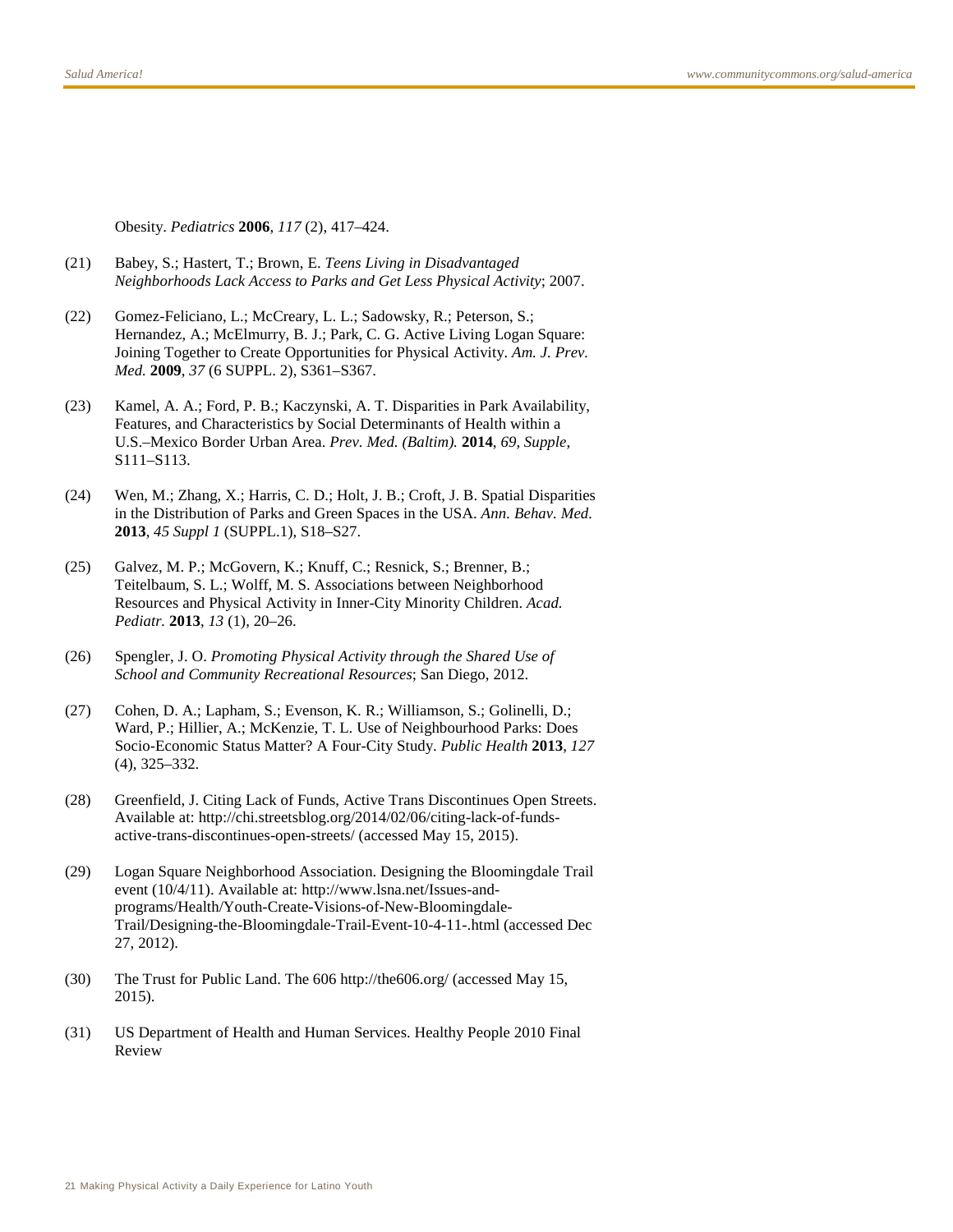http://www.cdc.gov/nchs/healthy\_people/hp2010/hp2010\_final\_review.htm (accessed Feb 18, 2013).

- (32) Lafleur, M.; Gonzalez, E.; Schwarte, L.; Banthia, R.; Kuo, T.; Verderber, J.; Simon, P. Increasing Physical Activity in under-Resourced Communities through School-Based, Joint-Use Agreements, Los Angeles County, 2010- 2012. *Prev. Chronic Dis.* **2013**, *10* (6), E89.
- (33) Evenson, K. R.; McGinn, A. P. Availability of School Physical Activity Facilities to the Public in Four US Communities. *Am. J. Heal. Promot.* **2004**, *18* (3), 243–250.
- (34) Spengler, J. O.; Connaughton, D. P.; Maddock, J. E. Liability Concerns and Shared Use of School Recreational Facilities in Underserved Communities. *Am. J. Prev. Med.* **2011**, *41* (4), 415–420.
- (35) Baker, T.; Masud, H. Liability Risks for after-Hours Use of Public School Property to Reduce Obesity: A 50-State Survey. *J. Sch. Health* **2010**, *80* (10), 508–513.
- (36) Spengler, J. O.; Carroll, M. S.; Connaughton, D. P.; Evenson, K. R. Policies to Promote the Community Use of Schools: A Review of State Recreational User Statutes. *Am. J. Prev. Med.* **2010**, *39* (1), 81–88.
- (37) National Policy and Legal Analysis Network To Prevent Childhood Obesity. Fifty-state scan of laws addressing community use of schools Available at: http://changelabsolutions.org/sites/default/files/documents/JU\_StateSurvey\_ FINAL\_2010.03.19.pdf (accessed Dec 20, 2012).
- (38) ChangeLab Solutions. State memos on shared use liability http://changelabsolutions.org/publications/liability-schools-50-states. Available at: (accessed Mar 13, 2015).
- (39) American Heart Association. Building Bridges Between Schools and Communities. Available at: http://www.heart.org/HEARTORG/Advocate/VoicesforHealthyKids/ActiveP laces/Building-Bridges-between-Schools-and-Communities\_UCM\_470443\_Article.jsp#.Vk38TnarS7 (accessed Nov. 19, 2015).
- (40) American Heart Association. Ohio lawmakers make it easier for public to use school fields, facilities after school hours. Available at: http://blog.heart.org/ohio-lawmakers-make-easier-public-use-school-fieldsfacilities-school-hours/ (accessed Jan 1, 2015).
- (41) Moody, J. S.; Prochaska, J. J.; Sallis, J. F.; McKenzie, T. L.; Brown, M.; Conway, T. L. Viability of Parks and Recreation Centers as Sites for Youth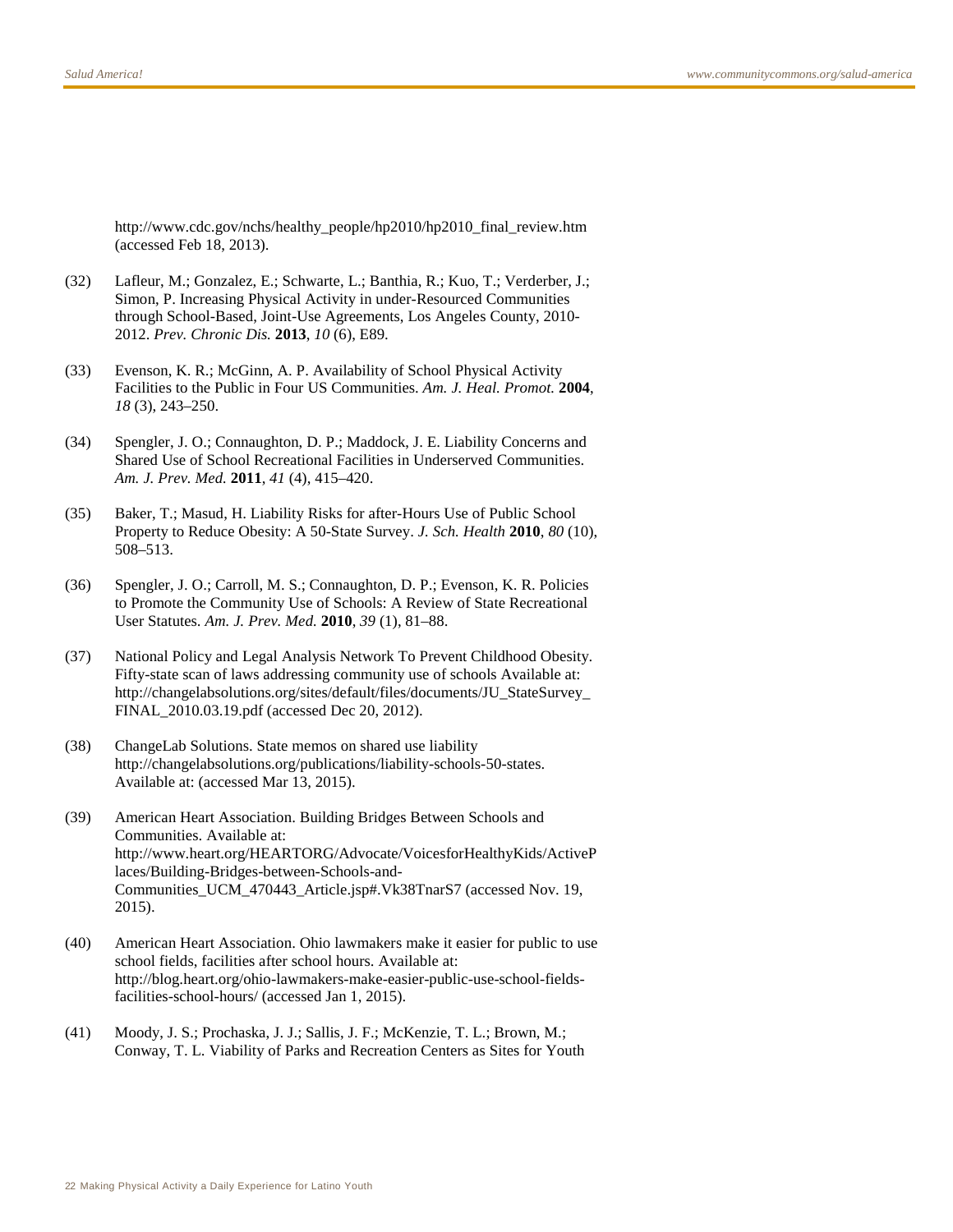Physical Activity Promotion. *Health Promot. Pract.* **2004**, *5* (4), 438–443.

- (42) Burbage, L.; Gonzalez, E.; Dunning, L.; Simon, P.; Kuo, T. Building Mutually Beneficial Partnerships to Improve Physical Activity Opportunities through Shared-Use Efforts in under-Resourced Communities in Los Angeles County. *Prev. Med. (Baltim).* **2014**, *67*, S4–S9.
- (43) Maddock, J.; Choy, L. B.; Nett, B.; McGurk, M. D.; Tamashiro, R. Increasing Access to Places for Physical Activity through a Joint Use Agreement: A Case Study in Urban Honolulu. *Prev. Chronic Dis.* **2008**, *5* (3), A91.
- (44) California Pan-Ethnic Health Network. Unlocking the playground: Achieving equity in physical activity spaces. Available at: www.cpehn.org/pdfs/Joint Use Brief.pdf (accessed Nov 15, 2012).
- (45) Public Health Law and Policy. Opening school grounds to the community after hours: A toolkit for increasing physical activity through joint use agreements. Available at: www.phlpnet.org/healthyplanning/products/joint\_use\_toolkit (accessed Nov 15, 2012).
- (46) Pikora, T.; Giles-Corti, B.; Bull, F.; Jamrozik, K.; Donovan, R. Developing a Framework for Assessment of the Environmental Determinants of Walking and Cycling. *Soc. Sci. Med.* **2003**, *56* (8), 1693–1703.
- (47) Brennan Ramirez, L. K.; Hoehner, C. M.; Brownson, R. C.; Cook, R.; Orleans, C. T.; Hollander, M.; Barker, D. C.; Bors, P.; Ewing, R.; Killingsworth, R.; et al. Indicators of Activity-Friendly Communities. An Evidence-Based Consensus Process. *Am. J. Prev. Med.* **2006**, *31* (6), 515– 524.
- (48) Grow, H. M.; Saelens, B. E.; Kerr, J.; Durant, N. H.; Norman, G. J.; Sallis, J. F. Where Are Youth Active? Roles of Proximity, Active Transport, and Built Environment. *Med. Sci. Sports Exerc.* **2008**, *40* (12), 2071–2079.
- (49) Brownson, R. C.; Hoehner, C. M.; Day, K.; Forsyth, A.; Sallis, J. F. Measuring the Built Environment for Physical Activity. State of the Science. *Am. J. Prev. Med.* **2009**, *36* (4 SUPPL.), S99–S123.e12.
- (50) Sugiyama, T.; Howard, N. J.; Paquet, C.; Coffee, N. T.; Taylor, A. W.; Daniel, M. Do Relationships between Environmental Attributes and Recreational Walking Vary according to Area-Level Socioeconomic Status? *J. Urban Heal. Bull. New York Acad. Med.* **2015**, *92* (2), 253–264.
- (51) Bruton, C.; Floyd, M. Disparities in Built and Natural Features of Urban Parks: Comparisons by Neighborhood Level Race/Ethnicity and Income. *J. Urban Heal.* **2014**, *91* (5), 894–907.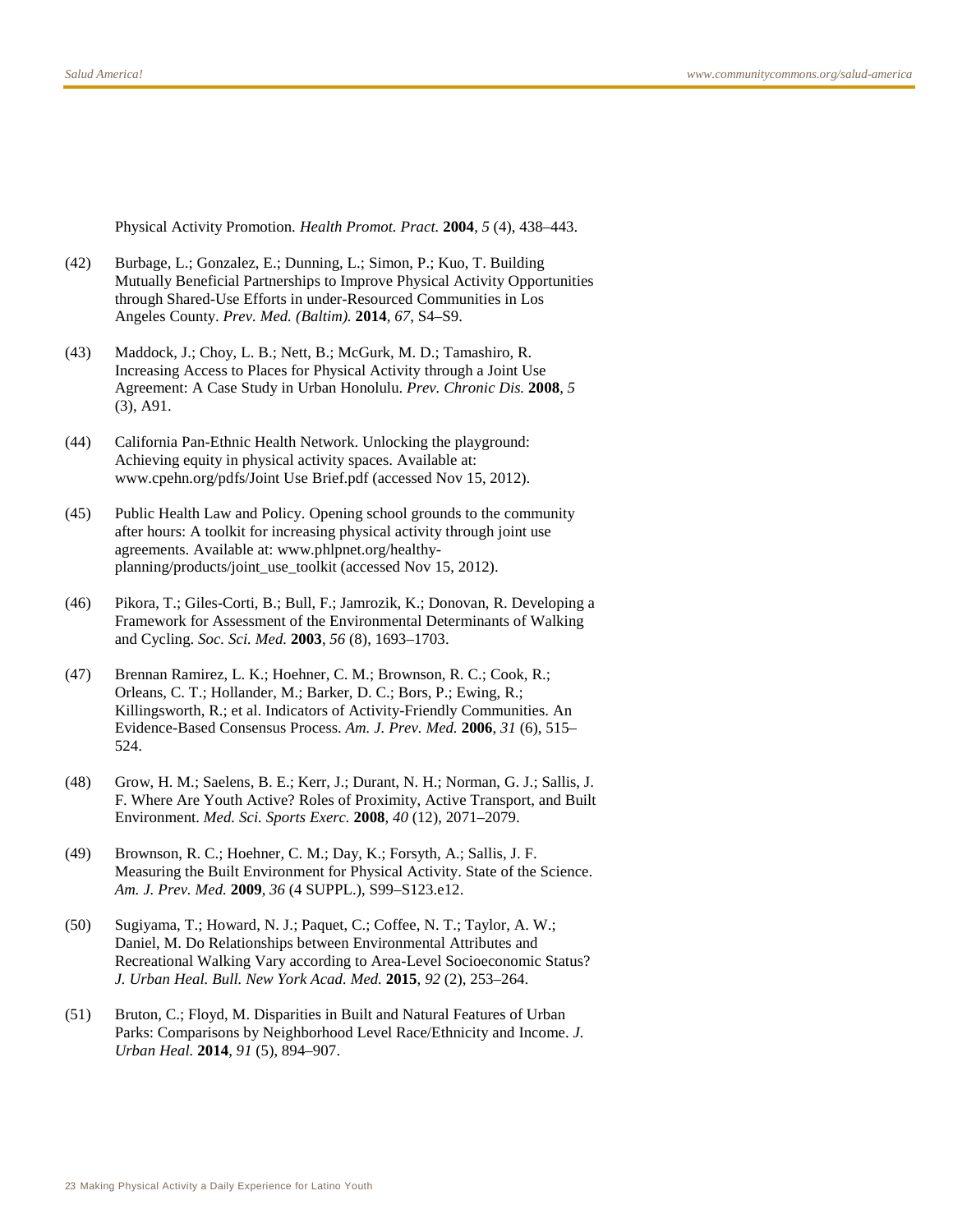- (52) Silver, D.; Giorgio, M.; Mijanovich, T. Utilization Patterns and Perceptions of Playground Users in New York City. *J. Community Health* **2014**, *39* (2), 363–371.
- (53) Rothman, L.; Buliung, R.; Macarthur, C.; To, T.; Howard, A. Walking and Child Pedestrian Injury: A Systematic Review of Built Environment Correlates of Safe Walking. *Inj. Prev.* **2013**.
- (54) Curriero, F. C.; James, N. T.; Shields, T. M.; Gouvis Roman, C.; Furr-Holden, C. D. M.; Cooley-Strickland, M.; Pollack, K. M. Exploring Walking Path Quality as a Factor for Urban Elementary School Children's Active Transport to School. *J. Phys. Act. Health* **2013**, *10* (3), 323–334.
- (55) Tappe, K. a; Glanz, K.; Sallis, J. F.; Zhou, C.; Saelens, B. E. Children's Physical Activity and Parents' Perception of the Neighborhood Environment: Neighborhood Impact on Kids Study. *Int. J. Behav. Nutr. Phys. Act.* **2013**, *10* (1), 39.
- (56) Hannay, J.; Dudley, R.; Milan, S.; Leibovitz, P. K. Combining Photovoice and Focus Groups Engaging Latina Teens in Community Assessment. *Am. J. Prev. Med.* **2013**, *44* (3 SUPPL. 3), S215–S224.
- (57) Torres, M. E.; Meetze, E. G.; Smithwick-Leone, J. Latina Voices in Childhood Obesity a Pilot Study Using Photovoice in South Carolina. *Am. J. Prev. Med.* **2013**, *44* (3), S225–S231.
- (58) Allen, E. M.; Hill, A. L.; Tranter, E.; Sheehan, K. M. Playground Safety and Quality in Chicago. *Pediatrics* **2013**, *131* (2), 233–241.
- (59) Sallis, J. F.; Spoon, C.; Cavill, N.; Engelberg, J. K.; Gebel, K.; Parker, M.; Thornton, C. M.; Lou, D.; Wilson, A. L.; Cutter, C. L.; et al. Co-Benefits of Designing Communities for Active Living: An Exploration of Literature. *Int. J. Behav. Nutr. Phys. Act.* **2015**, *12* (1), 30.
- (60) Babey, S. H.; Hastert, T. A.; Huang, W.; Brown, E. R. Sociodemographic, Family, and Environmental Factors Associated with Active Commuting to School among US Adolescents. *J. Public Health Policy* **2009**, S203–S220.
- (61) Mier, N. Assessing the built environment in Colonias to influence policy promoting physical activity in Mexican-American children and families. Available at: https://salud-america.org/sites/salud-america/files/granteeresearch/mier2011.pdf. (accessed Feb 19, 2015).
- (62) Mier, N.; Lee, C.; Smith, M. L.; Wang, X.; Irizarry, D.; Avila-Rodriguez, E. H.; Trevino, L.; Ory, M. G. Mexican-American Children's Perspectives: Neighborhood Characteristics and Physical Activity in Texas-Mexico Border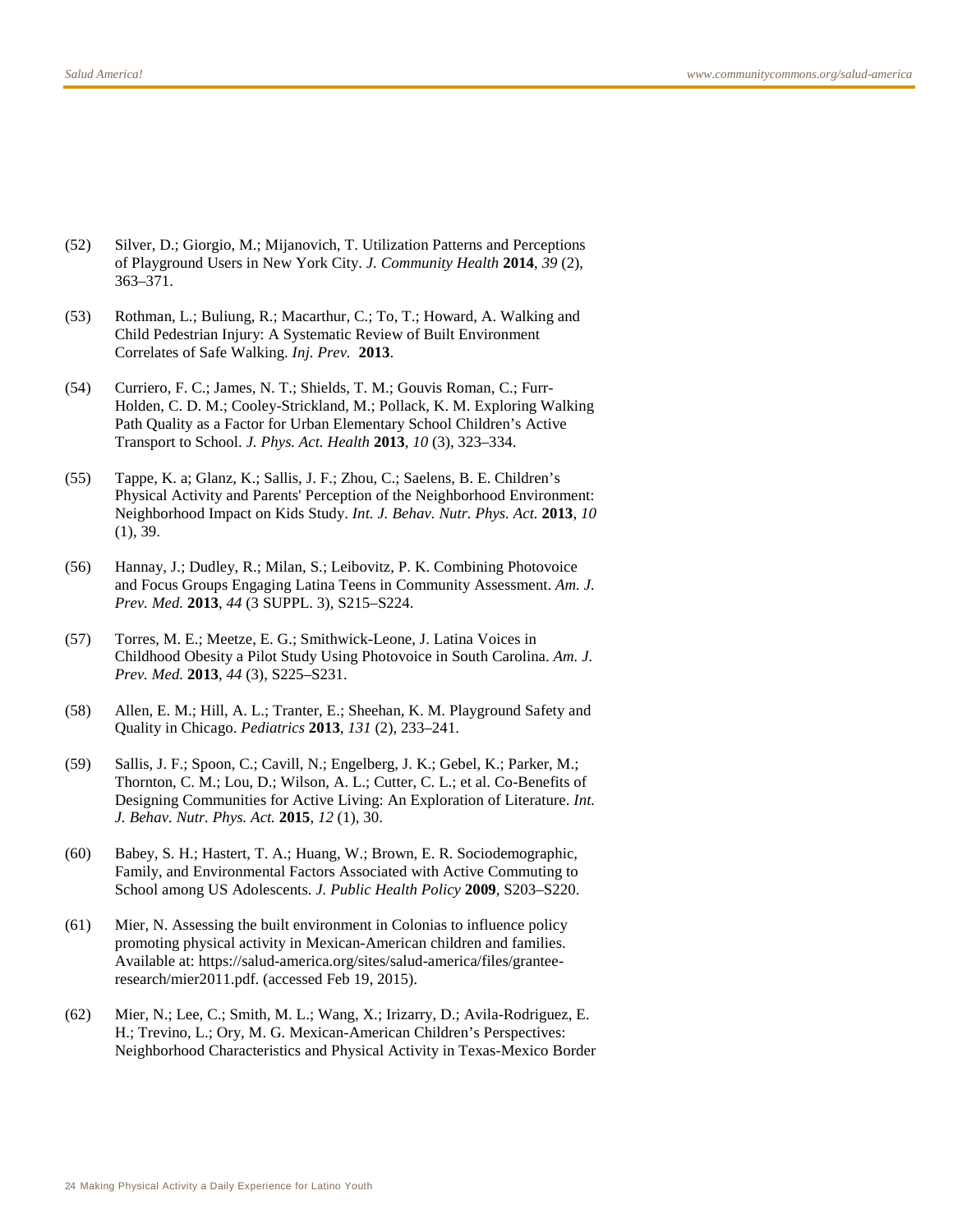Colonias. *J. Environ. Health* **2013**, *76* (3), 8–16.

- (63) Zhu, X.; Lee, C. Walkability and Safety Around Elementary Schools. Economic and Ethnic Disparities. *Am. J. Prev. Med.* **2008**, *34* (4), 282–290.
- (64) Brownson, R. C.; Baker, E. a; Housemann, R. a; Brennan, L. K.; Bacak, S. J. Environmental and Policy Determinants of Physical Activity in the United States. *Am. J. Public Health* **2001**, *91* (12), 1995–2003.
- (65) Franzini, L.; Taylor, W.; Elliott, M. N.; Cuccaro, P.; Tortolero, S. R.; Gilliland, M. J.; Grunbaum, J.; Schuster, M. A. Neighborhood Characteristics Favorable to Outdoor Physical Activity: Disparities by Socioeconomic and Racial/ethnic Composition. *Health Place* **2010**, *16* (2), 267–274.
- (66) Neckerman, K. M.; Lovasi, G. S.; Davies, S.; Purciel, M.; Quinn, J.; Feder, E.; Raghunath, N.; Wasserman, B.; Rundle, A. Disparities in Urban Neighborhood Conditions: Evidence from GIS Measures and Field Observation in New York City. *J. Public Health Policy* **2009**, *30 Suppl 1*, S264–S285.
- (67) Stodolska, M. Crime, physical Activity and outdoor recreation among Latino adolescents. Available at: http://www.saludamerica.org/grantees5.html#stodolska (accessed Dec 20, 2012).
- (68) Smart Growth America. National Complete Streets Coalition. Available at: http://www.smartgrowthamerica.org/2015/02/10/announcing-the-bestcomplete-streets-policies-of-2014/ (accessed Feb 19, 2015).
- (69) Smart Growth America. Announcing the best complete streets policies of 2014. Available at: http://www.smartgrowthamerica.org/2015/02/10/announcing-the-bestcomplete-streets-policies-of-2014/. (accessed Feb 19, 2015).
- (70) Miller, L. "Complete Streets" conference wrap: Penalosa, Papandreou, look to L.A.'s future. Available at: http://la.streetsblog.org/2012/03/05/completestreets-conference-wrap-penalosa-papandreou-look-to-l-a-s-future/ (accessed Jan 11, 2013).
- (71) Santa Ana in Motion. Complete Streets. Available at: http://www.ci.santaana.ca.us/santaanainmotion/documents/CompleteStreetsEvaluations.pdf (accessed Jan 11, 2013).
- (72) Houston Coalition for Complete Streets. Houston Coalition for Complete Streets. Available at: http://houstoncompletestreets.org/ (accessed Jan 1, 2015).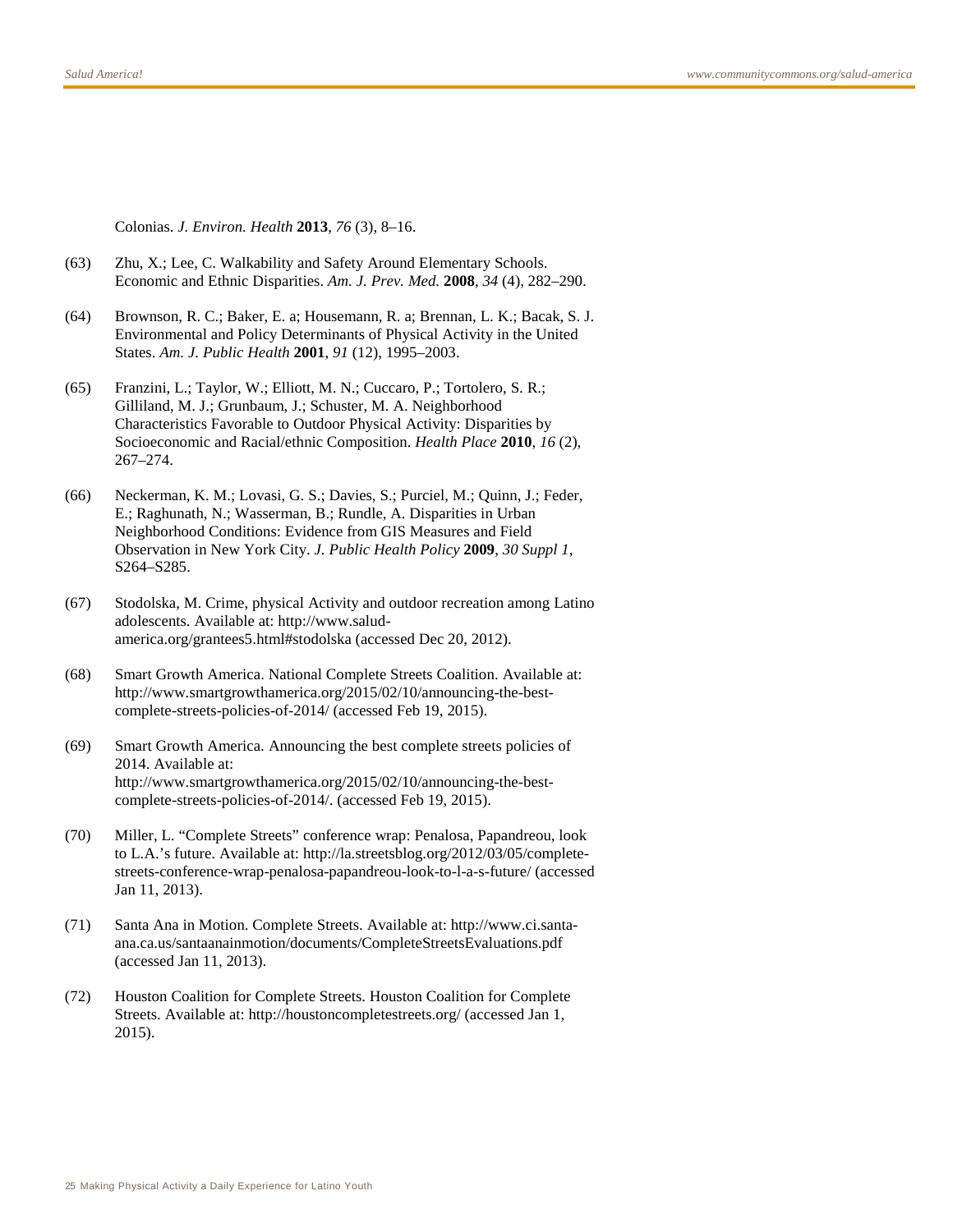- (73) Safe Routes to School National Partnership. Implementing safe routes to school in low-income schools and communities: A resource guide for volunteers and professionals. Available at: http://www.saferoutespartnership.org/sites/default/files/pdf/LowIncomeGuid e.pdf. (accessed Nov 16, 2012).
- (74) McDonald, N. C.; Barth, P. H.; Steiner, R. L. Assessing the Distribution of Safe Routes to School Program Funds, 2005-2012. *Am. J. Prev. Med.* **2013**, *45* (4), 401–406.
- (75) Arredondo, E.; Mueller, K.; Mejia, E.; Rovira-Oswalder, T.; Richardson, D.; Hoos, T. Advocating for Environmental Changes to Increase Access to Parks: Engaging Promotoras and Youth Leaders. *Heal. Promot Pract.* **2013**, *14* (5), 759–766.
- (76) Cohen, D. A.; Han, B.; Isacoff, J.; Shulaker, B.; Williamson, S.; Marsh, T.; McKenzie, T. L.; Weir, M.; Bhatia, R. Impact of Park Renovations on Park Use and Park-Based Physical Activity. *J. Phys. Act. Health* **2015**, *12* (2), 289–295.
- (77) Gang Reduction & Youth Development Foundation. Summer Night Lights. Available at: http://www.grydfoundation.org/summer-night-lights (accessed May 15, 2015).
- (78) Minnesota CBS Local News. Screech Machine Could Drive Teens Away From Park. Available at: http://minnesota.cbslocal.com/2011/06/06/screechmachine-could-drive-teens-away-from-park/ (accessed May 15, 2015).
- (79) The Huffington Post. Kids Be Gone: High Pitch Only Teens Can Hear Used As Deterrent. Available at: http://www.huffingtonpost.com/2008/04/23/highpitch-only-teens-can\_n\_98304.html (accessed Dec. 2, 2015).
- (80) Keitt, S. K.; Resnick, E. M.; Simon, V. R.; Iskikian, S. O.; Marts, S. A. Behavior and Obesity in Women across the Life Span: A Report by the Society for Women's Health Research. *J. Investig. Med.* **2008**, *56* (6), 830– 842.
- (81) Project for Public Spaces Web site. Innovative Funding Strategies. Available at: http://www.pps.org/reference/younger/ (accessed May 15, 2015).
- (82) National Recreation and Park Association. Fund Your Park http://www.nrpa.org/fund-your-park/ (accessed May 15, 2015).
- (83) DeBate, R. D.; Koby, E. J.; Looney, T. E.; Trainor, J. K.; Zwald, M. L.; Bryant, C. A.; McDermott, R. J. Utility of the Physical Activity Resource Assessment for Child-Centric Physical Activity Intervention Planning in Two Urban Neighborhoods. *J. Community Health* **2011**, *36* (1), 132–140.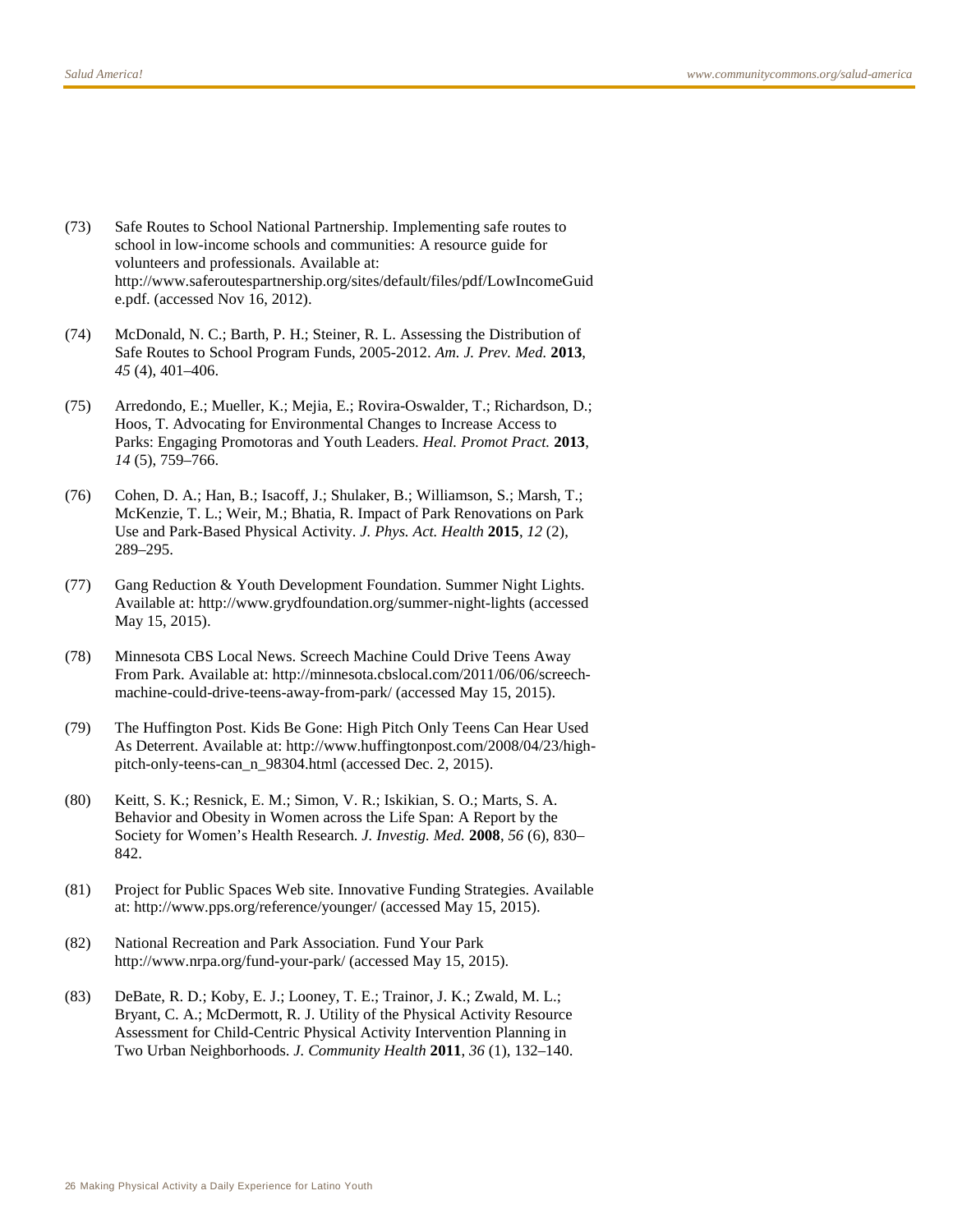- (84) Adlakha, D.; Budd, E. L.; Gernes, R.; Sequeira, S.; Hipp, J. a. Use of Emerging Technologies to Assess Differences in Outdoor Physical Activity in St. Louis, Missouri. *Front. public Heal.* **2014**, *2* (May), 41.
- (85) Evenson, K. R.; Wen, F. Using Geographic Information Systems to Compare Municipal, County, and Commercial Parks Data. *Prev. Chronic Dis.* **2013**, *10* (6), E93.
- (86) Ben-Joseph, E.; Lee, J. S.; Cromley, E. K.; Laden, F.; Troped, P. J. Virtual and Actual: Relative Accuracy of on-Site and Web-Based Instruments in Auditing the Environment for Physical Activity. *Health Place* **2013**, *19*, 138–150.
- (87) Lee, R. E.; Booth, K. M.; Reese-Smith, J. Y.; Regan, G.; Howard, H. H. The Physical Activity Resource Assessment (PARA) Instrument: Evaluating Features, Amenities and Incivilities of Physical Activity Resources in Urban Neighborhoods. *Int. J. Behav. Nutr. Phys. Act.* **2005**, *2*, 13.
- (88) Henderson, M. A.; Sanchez, Z. C.; Koegel, K. A.; Zawacki, L.; Martinez, G.; Ingram, M. Community Profiles: An Evaluation and Planning Tool for Neighborhood Systems and Environmental Change Efforts. *Californian J. Health Promot.* **2012**, *10*, 37–51.
- (89) Adams, L.; Baskerville, K.; Lee, D.; Spruiell, M.; Wolf, R. The Hispanic community and outdoor recreation. Available at: http://www.outdoorfoundation.org/pdf/ResearchHispanic.pdf. (accessed Dec 30, 2012).
- (90) Greer, A. E.; Marcello, R.; Graveline, R. Community Members' Assessment of the Physical Activity Environments in Their Neighborhood Parks: Utility of the Community Stakeholder Park Audit Tool. *Health Promot. Pract.* **2015**, *16* (2), 202–209.
- (91) Dudley, R.; Hannay, J. A family-centered program to promote wellness for Latino Children. Available at: http://www.saludamerica.org/sites/www.salud-america.org/files/upload/Dudley.pdf. (accessed Dec 29, 2012).
- (92) Huhman, M.; Berkowitz, J. M.; Wong, F. L.; Prosper, E.; Gray, M.; Prince, D.; Yuen, J. The VERB Campaign's Strategy for Reaching African-American, Hispanic, Asian, and American Indian Children and Parents. *Am. J. Prev. Med.* **2008**, *34* (6 Suppl), S194–S209.
- (93) Bryant, C. A.; Courtney, A. H.; McDermott, R. J.; Alfonso, M. L.; Baldwin, J. A.; Nickelson, J.; Brown, K. R. M.; Debate, R. D.; Phillips, L. M.; Thompson, Z.; et al. Promoting Physical Activity Among Youth Through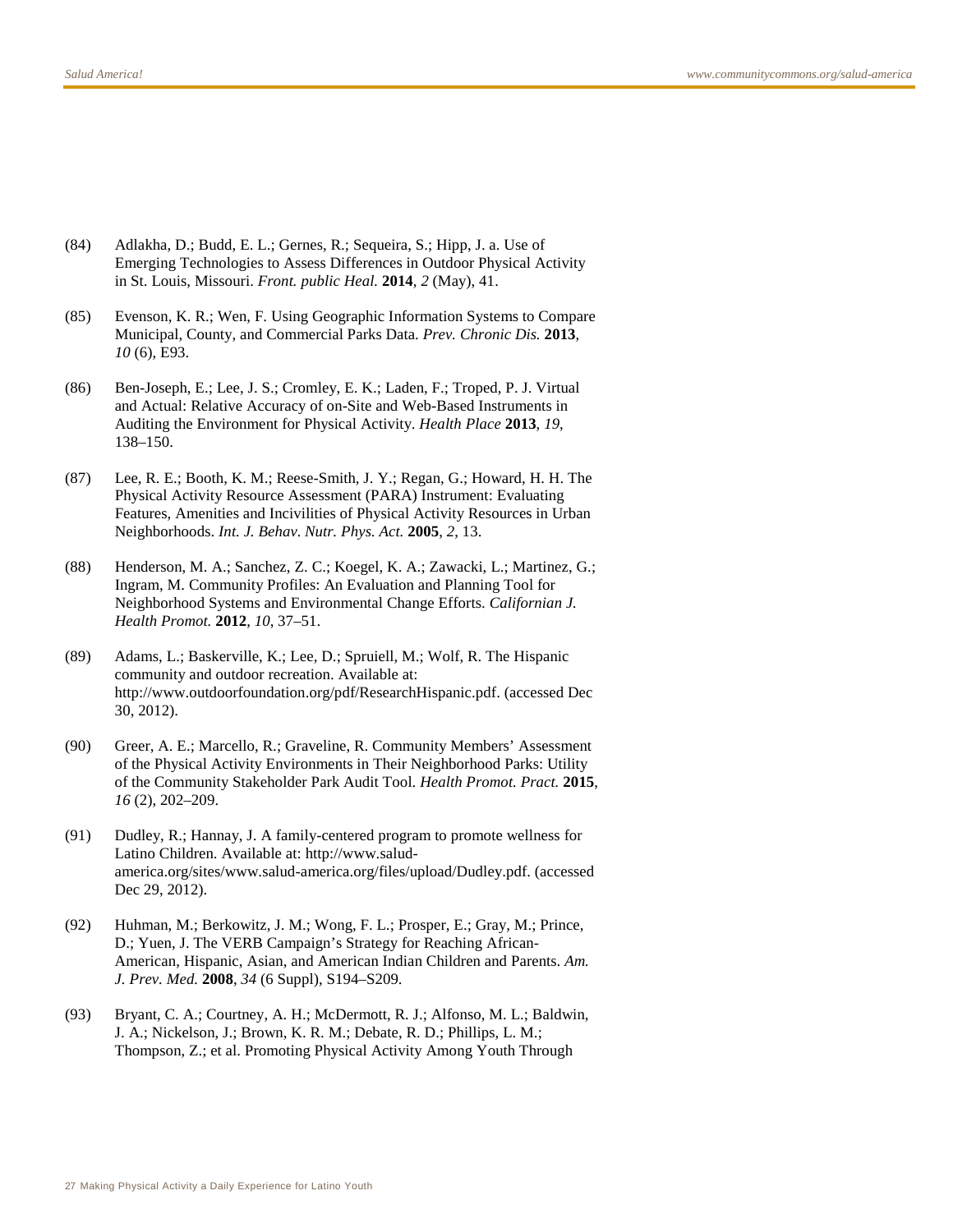Community-Based Prevention Marketing. *J. Sch. Health* **2010**, *80* (5), 214– 224.

(94) Salud America! 13-Year-old Creates Interactive App for Youth Fitness and Health in San Antonio. Available at: http://www.communitycommons.org/groups/salud-america/heroes/13-yearold-creates-interactive-app-for-youth-fitness-and-health-in-san-antonio/ (accessed May 15, 2015).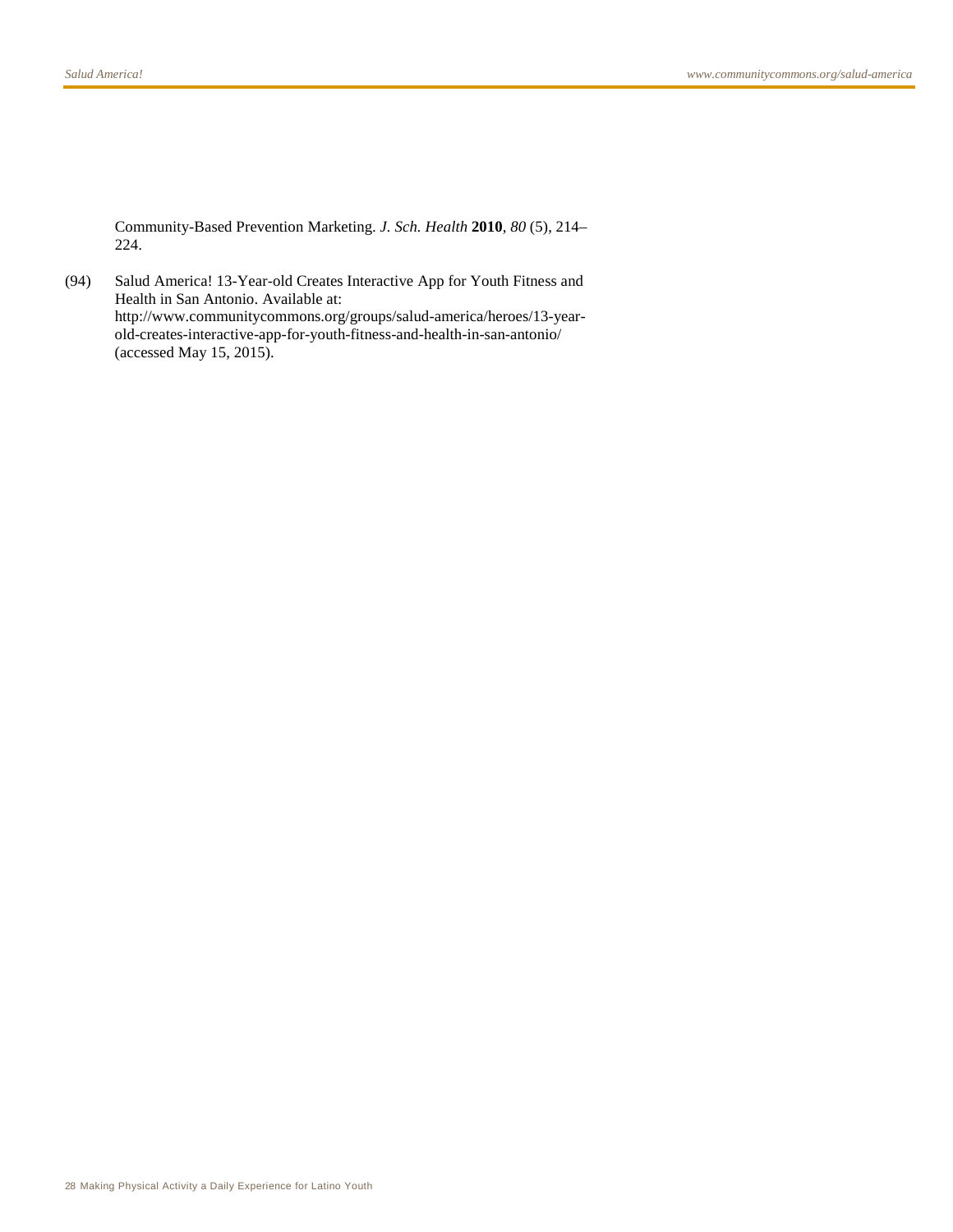# **Appendix 1**

# Table 1 **Shared Use Agreements (SUAs) Implemented in Latino Communities in California**

| Program                                                                                                                                         | <b>Location</b>                      | <b>Involved Parties</b>                                                                                                                                 | <b>Shared Facility</b>                                                                                                                                                                                                                 | <b>More information</b>                                                                                                                                                   |
|-------------------------------------------------------------------------------------------------------------------------------------------------|--------------------------------------|---------------------------------------------------------------------------------------------------------------------------------------------------------|----------------------------------------------------------------------------------------------------------------------------------------------------------------------------------------------------------------------------------------|---------------------------------------------------------------------------------------------------------------------------------------------------------------------------|
| <b>Healthy High Desert</b>                                                                                                                      | Adelanto, CA                         | School district<br>city government,<br>including the parks and<br>recreation department                                                                 | Park developed on previously<br>vacant 5-acre lot adjacent to new<br>elementary school                                                                                                                                                 | http://www.jointuse.org/community<br>-4/san-bernadino/                                                                                                                    |
| <b>Fremont Wellness</b><br>Center &<br><b>Community Garden</b>                                                                                  | South Los<br>Angeles, CA             | The Land Trust,<br><b>University Muslim</b><br><b>Medical Student</b><br><b>Association and Los</b><br><b>Angeles Unified School</b><br><b>District</b> | A 2,500-square-foot clinic,<br>greenhouse, gardens, orchard and<br>playground were developed on an<br>abandoned 1.5-acre lot                                                                                                           | http://www.jointuse.org/community<br>-4/south-los-angeles-fremont-high-<br>school/<br>http://www.landtrustalliance.org/ab<br>out/saving-land/fall-2012/power-of-<br>place |
| <b>Healthy For Life</b>                                                                                                                         | Central San<br>Joaquin Valley,<br>CA | Central California<br><b>Obesity Prevention</b><br>Program, Healthy For<br>Life                                                                         | Shared use of Pixley Elementary<br><b>School and Earlimart Elementary</b><br>School<br>Schools were opened for use on<br>weekends and summer months<br>providing access to a vacant<br>classroom, soccer field and<br>basketball court | http://www.jointuse.org/community<br>-4/central-valley/                                                                                                                   |
| <b>RENEW LA</b><br><b>County (Renew</b><br><b>Environments</b> for<br><b>Nutrition, Exercise</b><br>& Wellness in Los<br><b>Angeles County)</b> | Los Angeles<br>County, CA            | $CDC - CPPW$ program,<br>Los Angeles County<br>Department of Public<br>Health and local schools                                                         | Shared use of local schools                                                                                                                                                                                                            | http://www.jointuse.org/community<br>$-4/los-angeles/$                                                                                                                    |
| <b>JUGAR</b> (Joint Use<br><b>Generating Activity</b><br>and Recreation)                                                                        | Boyle Heights,<br>CA                 | <b>RENEW LA and ABC</b><br>(Alliance for a Better<br>Community)                                                                                         | Shared use of local schools to<br>provide access to dance rooms for<br>Zumba classes, soccer fields and<br>open space for walking clubs                                                                                                | http://www.jointuse.org/community<br>-4/boyleheights/                                                                                                                     |
| <b>Oakland Schoolyard</b><br>Initiative (OSI)                                                                                                   | Oakland, CA                          | <b>Oakland Unified School</b><br><b>District</b>                                                                                                        | Revitalized 10 schoolyards and<br>adjacent parks to create vibrant,<br>safe places for children to play                                                                                                                                | http://cpehn.org/sites/default/files/r<br>esource_files/jointusebrief2009.pdf                                                                                             |
| Cajon Valley<br>Middle School                                                                                                                   | San Diego<br>County, CA              | Cajon Valley Unified<br><b>School District and El</b><br><b>Cajon Redevelopment</b>                                                                     | A new gymnasium/multipurpose<br>building at Cajon Valley Middle<br>School was built to allow public                                                                                                                                    | http://cpehn.org/sites/default/files/r<br>esource_files/jointusebrief2009.pdf                                                                                             |